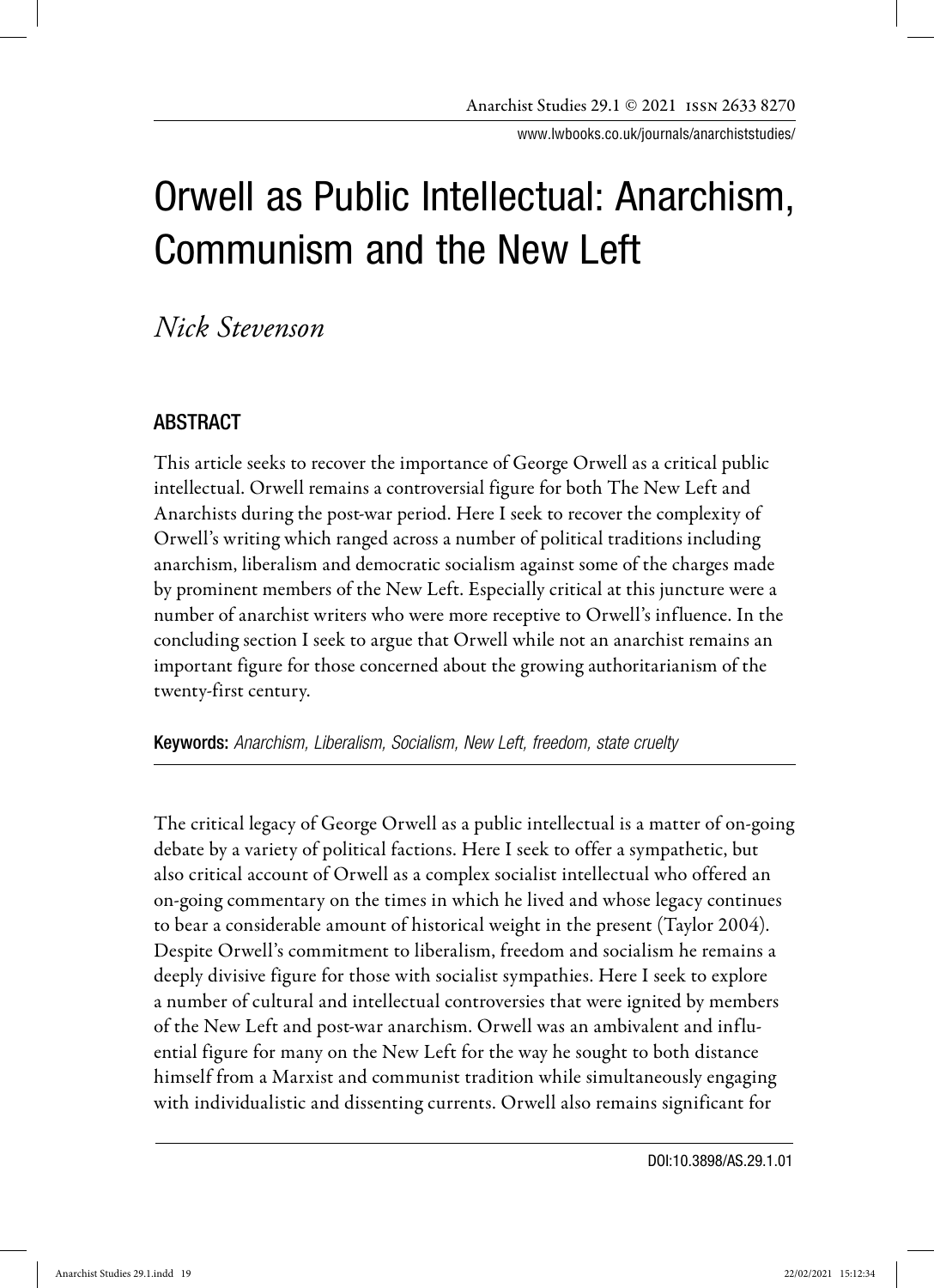#### $\sqrt{20}$

the way in which his writing can be connected to an English libertarian tradition and more mainstream versions of liberalism (Mill 1974, Hobhouse 1964). As E.P. Thompson (1979) argues the English left-libertarian tradition can be traced back to the Levellers, Diggers and the Chartists. Here Thompson (1979, p21) makes a crucial distinction between a bourgeois, individual, rights set of arguments (mainstream liberalism) and one more concerned with the collective practice of the community and attempts to deepen egalitarian and democratic sentiments through campaigns from below. Despite the deceptive simplicity of Orwell's writing I want to argue that both of these intellectual strains find expression within his life and writing. More critically I want to argue that while Orwell's writing remains both insightful and limited in many respects, his libertarian credentials were seriously damaged by his mostly uncritical support for the British war effort to defeat Nazism and his failure to more fully support the libertarian forms of socialism he encountered in Spain.

If Orwell (1968a, p28) wrote to make 'political writing into an art' he did so from a perspective that was committed to truthfulness and the need to confront the evasions and lies of the power politics of the time. If after Spain, Orwell was to view communism negatively through the lens of totalitarian domination he also disliked the evasions of a Marxist prose style that seemed trapped in its own logic and distant from the concerns of everyday life. Part of Orwell's (1968b, p170) message was a rejection of language that had become overly abstract and was able to 'make lies sound truthful and murder respectful'. Later New Left figures such as Raymond Williams and E.P. Thompson were critical of Orwell mostly because of the way his anti-communism had been used in the context of the Cold War. Significant in this respect was the debate on an essay written by Orwell in the 1930s on the writer Henry Miller, which is replied to by E.P. Thompson in the 1960s. While both Orwell and Thompson belong to a tradition of English libertarian socialism, their different understandings of the role of communism more generally shape their disposition towards the idea of freedom and the possibilities of an emancipated society in the future (Goodway 2006). Within the English context, however, there were other writers more closely associated with post-war anarchism who were more receptive to Orwell. English anarchism is significant in this setting as it is often unfairly written out of the histories of the New Left and should be recovered for offering alternative understandings of Orwell (Kenny 1995, Stevenson 1995). While figures such as Williams and Thompson are critical of Orwell, he remained highly regarded by many anarchists. Notably the English anarchist tradition, like Orwell, shared a similar distaste for communism. However Orwell was perhaps to forget, or at least partially displace, some of the deeper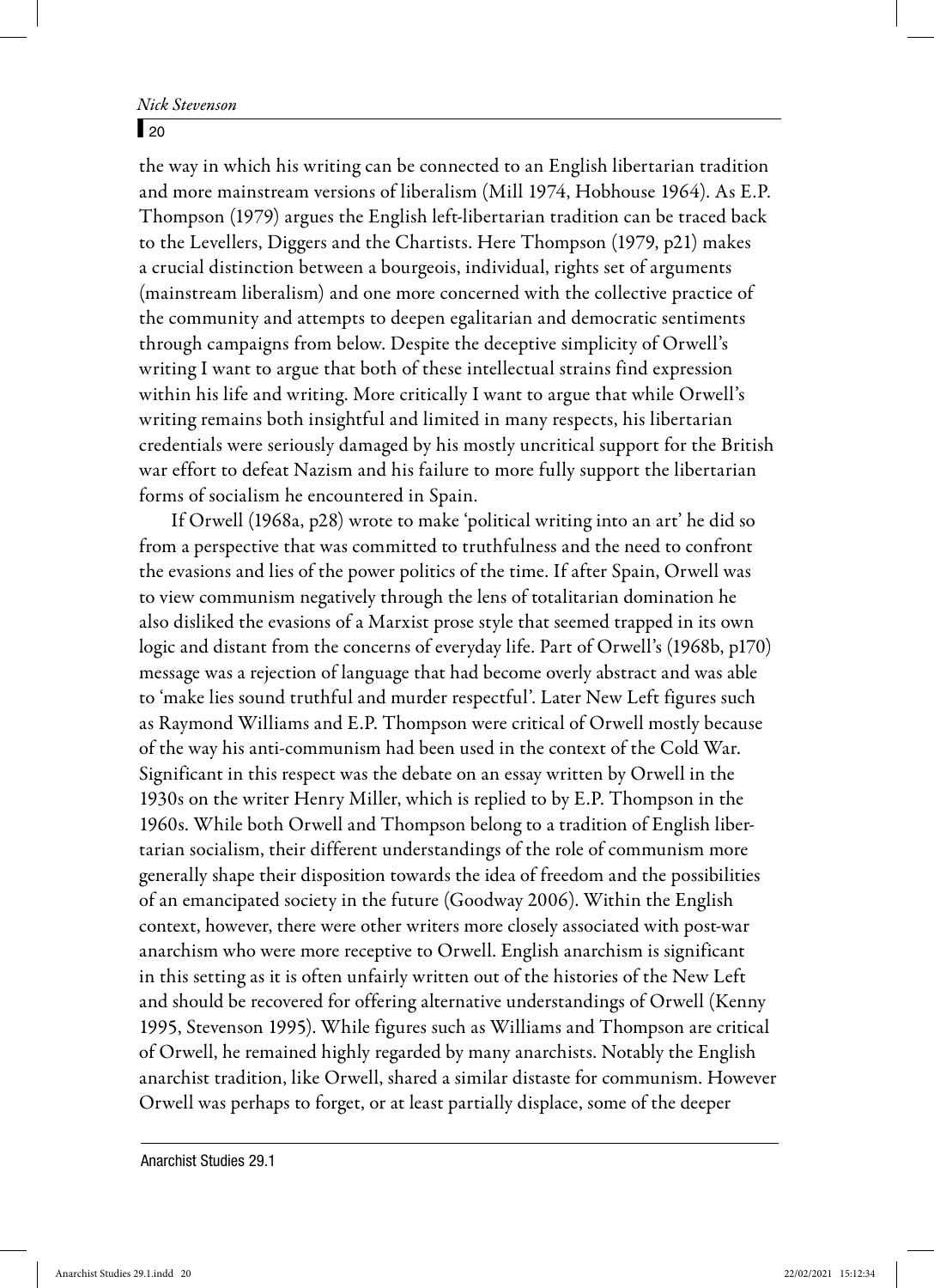lessons of the Spanish experience. This is evident in some of his exchanges with Alex Comfort where Orwell offers a less than critical stance on British militarism and the effects of aerial bombing (Laursen 2019). If this period alerted him to the defining power of the state and the corruptions of state communism, the Spanish revolution also demonstrates the need for an on-going critique of 'all political and social coercive institutions which stand in the way of the development of a free humanity' (Rocker 2004, 9). Orwell's decision to offer his service to the British state as a propagandist for the war and later support for the Labour Party is crucial in this regard.

## GEORGE ORWELL: OUTSIDE THE WHALE

If Orwell is remembered for his critique of totalitarianism and participation in the Spanish Civil War his later writing is marked by a growing sense of pessimism. Especially significant in this respect is the warning offered by his novel Nineteen Eighty-Four as a satire of a world which 'could arrive' (Orwell 1968c, p502). The state-controlled world of Orwell's novel was meant to revive amongst the intellectual class a sense of responsibility that he felt had been eroded through the rise of totalitarianism and fascism and the coming world based upon state control. Within this context, Orwell (1968d) detected the emergence of a Left 'orthodoxy' that he found intellectually dishonest thereby betraying the responsibility of intellectuals to tell the truth. In order to do this Orwell (1968d, p469) argues that any creative writer would need to avoid instructions from a party machinery (or collective group ideology) while recognising that power politics is ultimately a sordid business. Orwell (1968d, p469) argues that politically 'one can never do more than decide which of the two evils is the lesser'. Notably towards the end of his life Orwell (1968e, p209) became convinced that 'the general drift has almost certainly been towards oligarchy'. This was especially evident in the emergence of a state that even within the liberal-democratic context had concentrated huge amounts of bureaucratic power in hierarchical institutions. This more pessimistic strand was to displace competing sensibilities that find their fullest expression in his work on the Spanish revolution.

 Orwell after his experiences in Spain, would eventually describe himself as a democratic socialist and as a supporter of the Labour Party, but he remained especially sensitive to people on the Left who were attracted by totalitarianism (Crick 1988, 1990). In this sense, Orwell's observations are similar to those of Czeslaw Milosz's (1981) arguments seeking to explain how a specific class of Marxist intellectuals in the 1930s became gripped by the confines of totalitarian thought.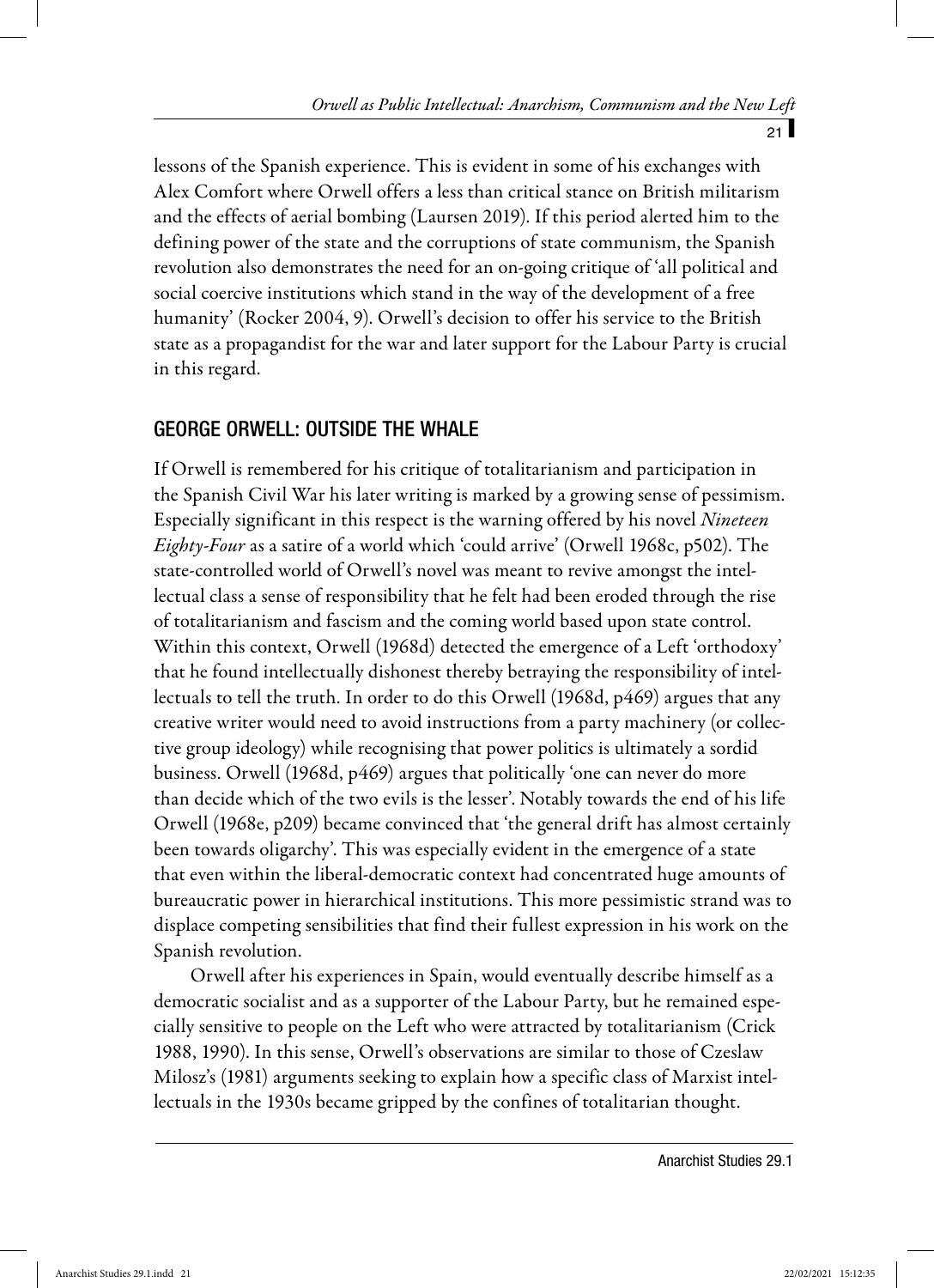#### $\sqrt{22}$

Milosz (1981, p11) describes how a certain brand of Marxism became caught up with descriptions of humanity not 'as it is, but as it should be'. For Orwell and Milosz many communist intellectuals during the 1930s dismissed non-Marxist thought as a form of decadence. Scott Lucas (2004, p6) has in this respect accused Orwell of adopting the disposition of the 'maverick intellectual(s)' while reproducing a distinction between the so-called freedom loving West and totalitarianism of Eastern European socialism that would become a staple of the Cold War. Within this account Orwell is criticised as acting like a policeman of the Left who is contemptuous of people who became sympathetic towards the cause of communism in the 1930s. Raymond Williams (1979a, p392) comments that Orwell gave the 'impression of consistent decency and honesty' while polarising debate in ways that were often unhelpful. There is a concern that Orwell's pose as a truthful critic often takes on the mask of intellectual freedom while being fiercely intolerant of the complexity of intellectual positions with which he disagreed. While there is some truth in this criticism, we need to remember that Orwell's unrelenting critique of communism after his experience in Spain remains one of the most important features of his legacy.

The inconsistency of Orwell (1968f) can also be traced within an extended essay on the American novelist Henry Miller written in 1940. Within the essay Orwell is exercised by the rise of a political orthodoxy amongst writers who were committed to the communist cause. At this point, Orwell (1968f, p562) argues that during the 1930s 'the central stream of English literature was more or less directly under Communist control'. This remains problematic as reading literature should be one of the places where more unconventional ideas could be experienced. English communists could not be relied upon and should be defined as enemies or 'people who are mentally subservient to Russia' (Orwell 1968f, p562). This was a double betrayal in terms of both intellectuals' lack of patriotism and calling on their part to nurture and cherish freedom. Orwell (1968g) argued that if nationalism is ultimately connected to the world of power politics and the division of the world between different blocs, patriotism has a different orientation. For Orwell (1968g, p411), patriotic sentiments were connected to more naturalistic feelings that implied 'devotion to a particular place and a particular way of life' that did not necessarily imply the violent need to impose them upon other people.

Orwell's (1968h) own version of socialism was rooted in what he perceived was the often contradictory but good sense of the English people who were immune to the kind of power-worship that had befallen intellectuals. Patriotism remained connected to class politics as the desire for a decent society remained rooted in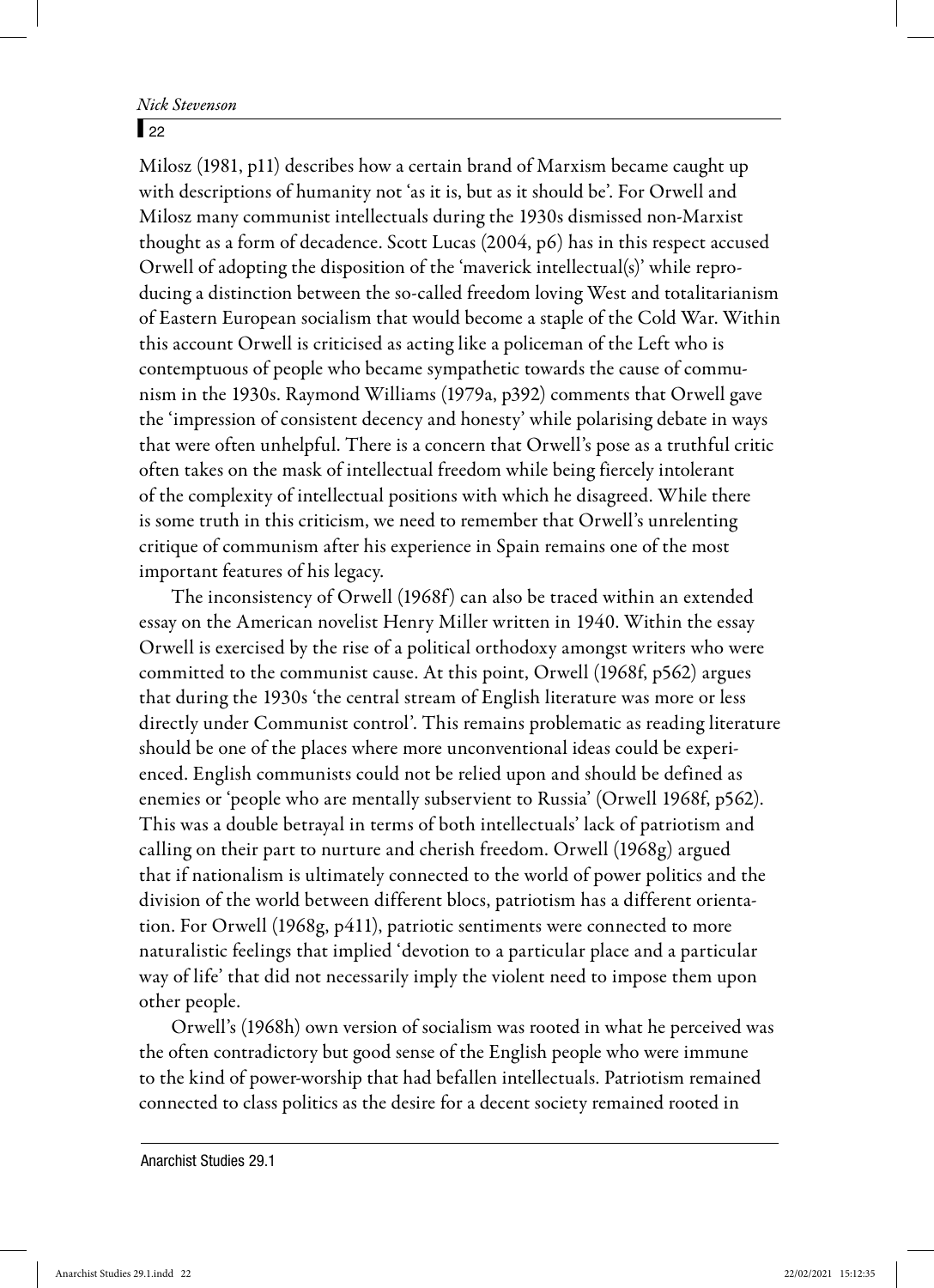the common sensibilities of ordinary people. If 'England remained the most classridden country under the sun' it was capable of its own revolution free from the corruptions of European communism so beloved by intellectuals (Orwell 1968h, p87). A socialist economy would require public ownership, increasing equality, welfare provision, democratic education and the protection of liberty. Orwell's specific brand of socialism was based less upon the leadership of intellectuals than on 'the native genius of the English people' (Orwell 1968h, p108). Instead what is required is an open revolt against the class system guided by what Orwell (1968h, p109) called 'traditional patriotism'. During this period, Orwell kept his distance from the Labour Party preferring the libertarian socialism of the Independent Labour Party of the 1930s. This was indeed the only political party that Orwell ever joined attracted to its socialism and its pacifism. This, as we shall see, further dramatises Orwell's decision to join the war effort later.

That intellectuals and artists should not accept what amounted to state control of their ideas explicitly concerned Orwell. The answer as to why this had come about was to be found within unemployment and the moral collapse of the 1930s. During this period Western civilisation had begun to decay to such a degree that patriotism, religious attachment and other social features had declined leaving 'the need for something to believe in' (Orwell 1968f, p564). Whereas some writers like Evelyn Waugh and others had joined the Catholic Church, many had joined the Communist movement. Orwell's English socialism was especially critical of a generation who had turned their back on the real freedoms offered by intellectual tolerance and the rule of law. Of the people who had joined the Communist Party in the 1930s, Orwell (1968f, p565) maintains that very few had any real experience of 'purges, secret police, summary executions, imprisonment without trial'. Especially significant in this respect, was Orwell's (1968f, p566) criticism of Auden's poem 'Spain' that he felt was too casual about 'necessary murder'. It was this brand of 'amoralism' that was evident on the totalitarian Left that was all too happy to do murder at a distance. What concerned Orwell was an atmosphere where intellectuals were seen to sacrifice the lives of others to the cause of communism. Such an atmosphere could not produce significant works of art or literature. At this point Orwell claims that there had been virtually no literature of any value since the 1930s. The unorthodox ideas required for arresting literature was not really possible where authors had subjected themselves to self-censorship. If English intellectuals had assumed themselves to be at war with fascism since the 1930s the consequence of this was a form of self-policing that sneered at anyone not being critical enough of the fascist enemy. The reason that Henry Miller was significant in this respect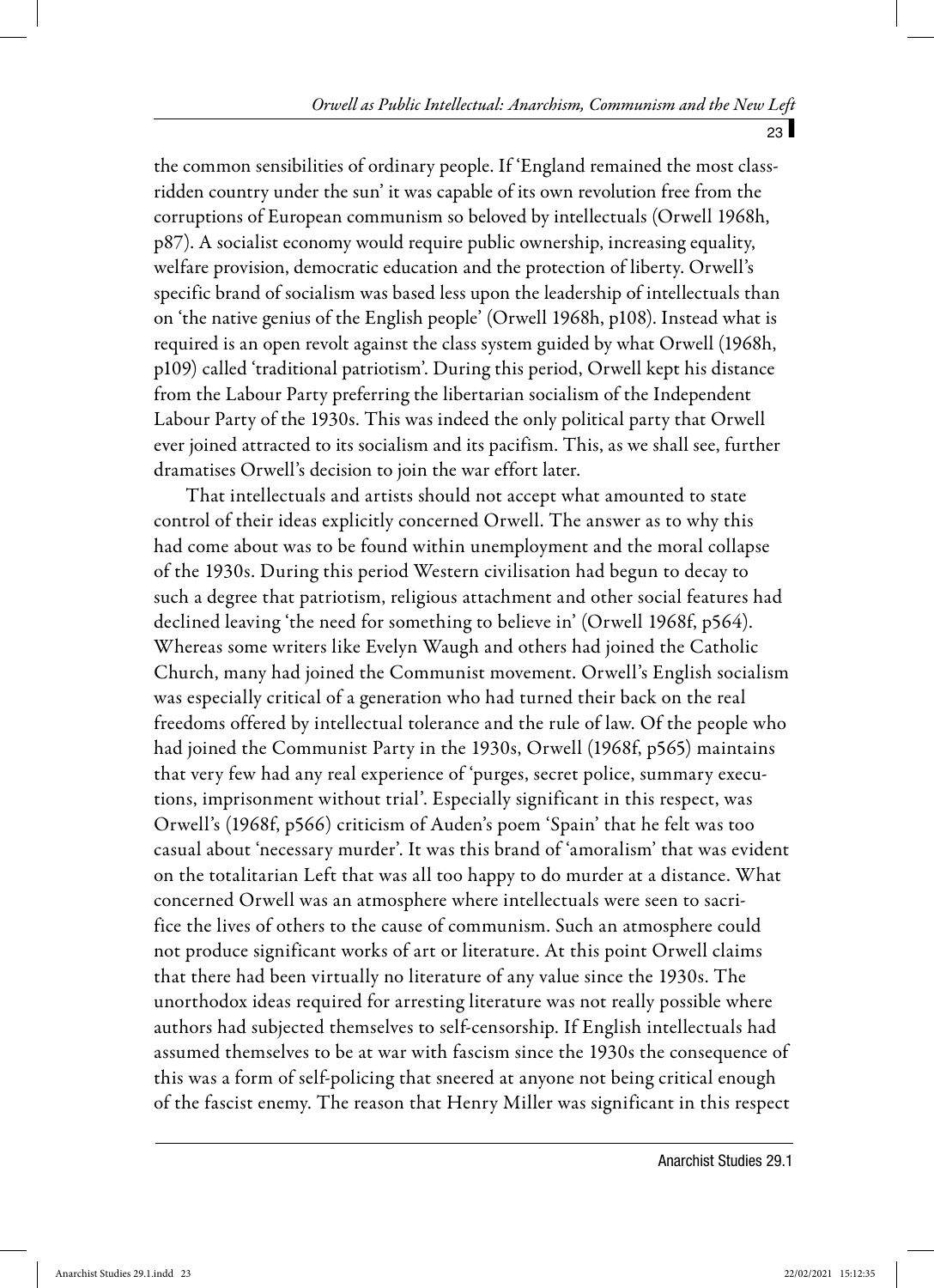#### $\sqrt{24}$

was both that his account was individualistic, but also politically neutral and disengaged. Miller had effectively retreated 'inside the whale' away from the world of political commitment and responsibility. Here Orwell is referring to the biblical tale of Jonah who is popularly understood to have been swallowed by a whale. Orwell (1968f, p571) imagines that this retreat from the world of power politics and totalitarian thought control is 'very comfortable, cosy, homelike'. Orwell makes it clear that given the dominance of totalitarian thought, Miller's disengagement from politics is both a necessary move, and one that is doomed to failure; that the move 'inside the whale' is both important to preserve freedom, but at the same time will not survive a future of barbed wire and camps. Orwell (1968f, p576) pessimistically concludes that the 'autonomous individual is going to be stamped out of existence'.

A few years later, Orwell (2001) published in the Manchester Evening News a number of articles on the importance of intellectual freedom for the coming decades. Orwell was especially concerned about the growth of the centralised state and the threat this poses to liberty. If intellectuals since the 1930s had proved to be unreliable in terms of the defence of human freedoms, then we need to ensure that this becomes a value shared by many ordinary people. Not for the first time Orwell wondered whether ordinary people would come to cherish intellectual freedom given their lives were dominated by the struggle for economic survival. Orwell often returned to these themes during the 1930s and 1940s. Despite the 'common decency' of the English, Orwell was concerned that the understandable quest for economic security by working-class people could lead to the neglect of liberal freedoms.

Orwell (1937/2001, p197) argued that 'the Fascist attitude of mind' had largely been incubated by the anxiety of unemployment and threat of poverty. Socialism, on the other hand, seemed unattractive and had become 'the plaything of cranks' (Orwell 1937/2001, p204). Within this Orwell meant (despite the insulting language) that if socialism was not to become a meaningless abstraction, it needed to be rooted in the daily lives and the struggles of the working-class population. Like feelings of patriotism it needed to become a form of second nature for the working-class. In Spain, Orwell had witnessed the necessity of a form of popular socialism that was not based upon reformist politics; what Rocker (2004, p59) calls 'the elementary school of socialism' emerged out of the capacity of ordinary people to take work and places in which they live into their own hands. After Orwell had come to the conclusion that the kind of popular socialist revolution he had experienced in Spain was not going to happen in Britain he began to adopt a politics more consistent with mainstream liberalism.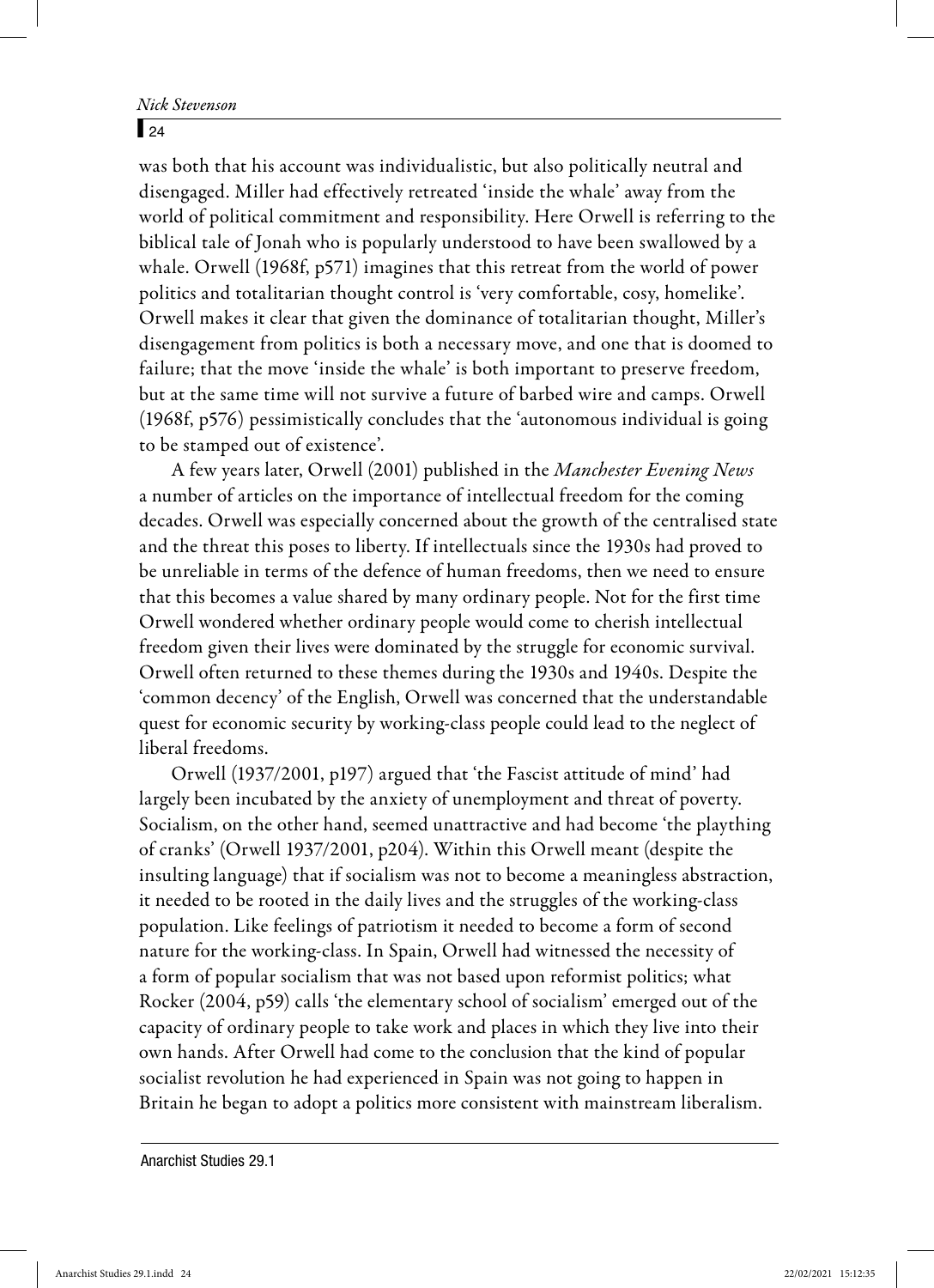John Newsinger (2018, p109) notes that after Orwell had aligned himself with the Labour party his criticism of the government and support for the workingclass was progressively curtailed. While it is true that he was directly involved in the setting up of the Freedom Defence Committee (which included prominent anarchists like Herbert Read and George Woodcock) he was also involved in a shameless collaboration with the security services. This had involved reporting on fellow intellectuals, many of whom had clearly seen themselves as friends of Orwell. Further while Orwell did not necessarily see the post-war Labour government as especially radical, he clearly expected them to abolish the House of Lords and public schools (Newsinger 2018, p130). During this period what mattered was that individual freedom become a common experience and valued by the working class as a whole. For Orwell (2001, p437) 'the more educated people are – assuming that education does not just mean training in technological skills – the more they become aware of their individuality and the less will the structure of society be organised like a beehive'.

Previously in Spain, Orwell had experienced a very different kind of socialism. Orwell's (1962, pp9-10) account of the Barcelona of 1936 was deeply significant in this respect as there 'was no unemployment, and the price of living was still extremely low; you saw very few conspicuously destitute people, and no beggars except the gypsies. Above all there was a belief in the revolution and the future, a feeling of having emerged into an era of equality and freedom. Human beings were trying to behave as human beings and not as cogs in the capitalist machine'. In Spain Orwell directly experienced ordinary working-class people not only dispensing with the rituals of class hierarchy and conformity, but cherishing more communal freedoms. Crucially for Orwell, the Spanish civil war was a struggle to locate freedom within the common life of the community. Orwell (1962, p244) sums this up as '(e)nough to eat, freedom from the haunting terror of unemployment, the knowledge that your children will get a fair chance, a bath once a day, clean linen reasonably often, a roof that doesn't leak, and short enough working hours to leave you with a little energy when the day is done'. In the trenches of Spain, Orwell (1962, p29) discovered something he called 'complete equality' which was a world without the usual routines of class hierarchy and privilege that operated as a 'working model of the classless society'.

Especially significant was Orwell's discovery of anarchism less as an ideology to be learned but as a practical way of living. For Orwell (1962, p61) 'Communism and Anarchism are poles apart. Practically – i.e. in the society aimed at – the difference is mainly one of emphasis, but it is quite irreconcilable. The Communist's emphasis is always on centralism and efficiency, the Anarchist's on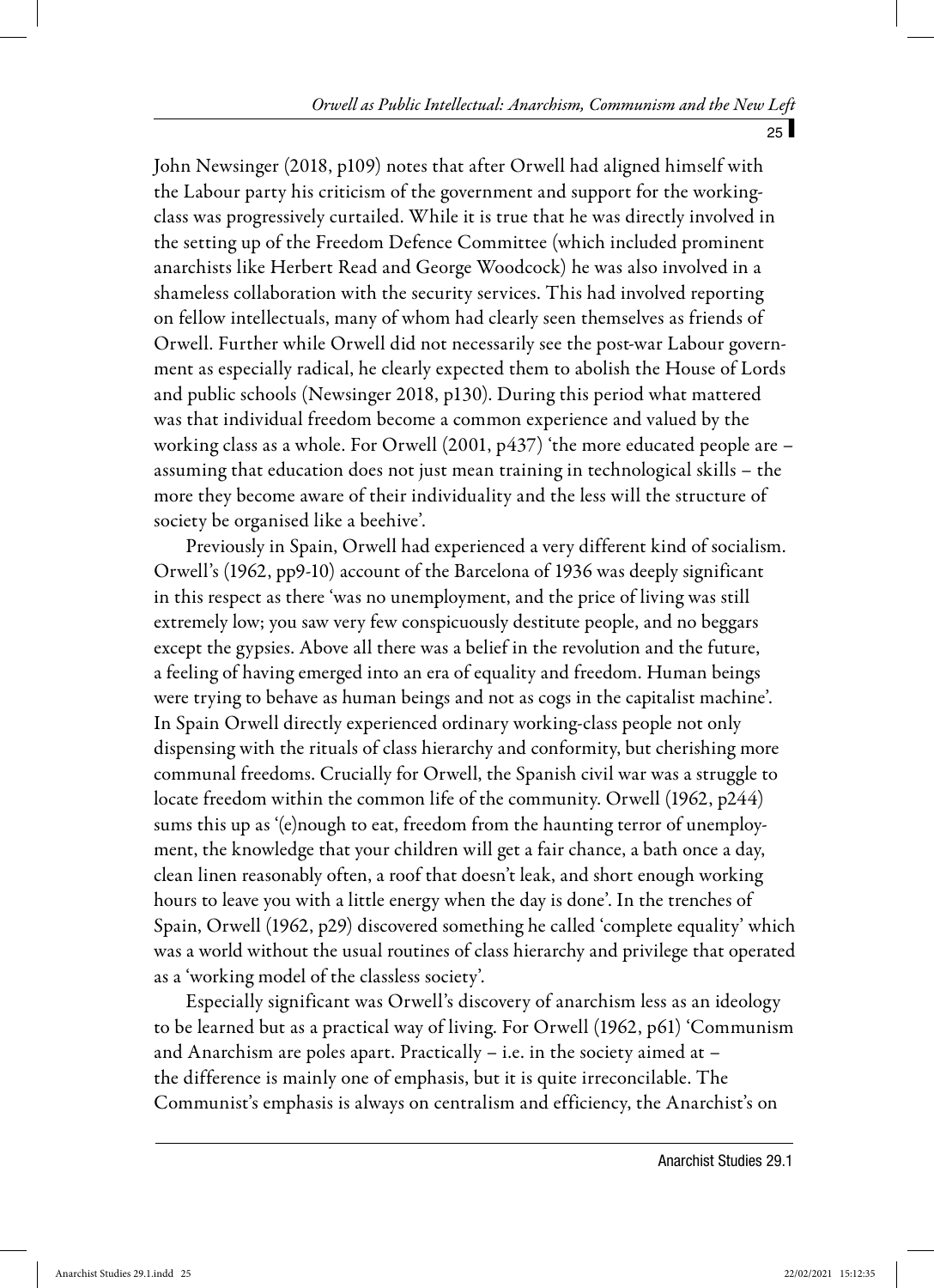#### $\overline{26}$

liberty and equality'. Orwell (1962, p61) goes on to explain that the crucial difference is that whereas 'Anarchism is deeply rooted in Spain', Communism is mostly dependent upon Stalin's foreign policy and is likely to wither away after the war. Orwell's intense dislike of communism was a direct result both of his rejection of what he saw as abstract intellectual debates and the power politics of the state that sought to contain the growth of a genuinely popular and patriotic rebellion amongst the people.

George Woodcock (1970, p138) a long-time friend of Orwell writes that Spain had offered Orwell the 'comradeship of working men' that he 'had always desired'. As Woodcock (1970) speculates it is Orwell's experience as a hunted man for being a member of POUM by the Communists that was to later influence his writing in Animal Farm and Nineteen-Eighty Four. This makes Orwell's fascination with Miller's lack of interest in active forms of political commitment even more interesting. For Woodcock (1970, p143) despite what Orwell says about Miller and the pessimistic conclusions he draws about the future his own actions are more complex. Woodcock (1970, p144) suggests that while fascinated by the stance of Miller this did not prevent Orwell from actively seeking to support the war effort at home during the Second World War or indeed from fighting in Spain. Further Woodcock (1970, p198) dismisses the idea that the English literary intellectuals of the 1930s were all unpatriotic communist sympathisers as a fairly typically exaggeration on the part of Orwell. Indeed many English literary intellectuals supported the war less out of patriotism, but more out of a pragmatic disposition that they did not wish to be ruled by a Nazi state (Woodcock 1970, p199).

Looking back on his Spanish experiences in 1942, Orwell mostly focuses upon the power politics that had come to betray the revolution (Orwell 1968i). Orwell at this point is especially exercised as to why Britain and France did not supply arms to help defend the Republic thereby mirroring aid given to the fascists by Germany and Italy. Orwell (1968i, p301) struggles to decide whether this was because the British ruling class were 'wicked or merely stupid'. The other feature of his retrospective writing was the ordinary brutality of war and its deep inhumanity. Notable by their absence are the more vivid aspects of his earlier account where he had clearly been moved by witnessing a genuinely socialist libertarian revolution. Of course we cannot know whether Orwell would have returned to these ideas if he had lived longer, but after the start of the Second World War they become increasingly marginal in his thinking.

After Orwell (1968j) declares his support for the war against Nazism, the other intellectual strain Orwell attacks is pacifism. Pacifism and communism, Orwell (1968d) argues shares similar characteristics with nationalism. If commu-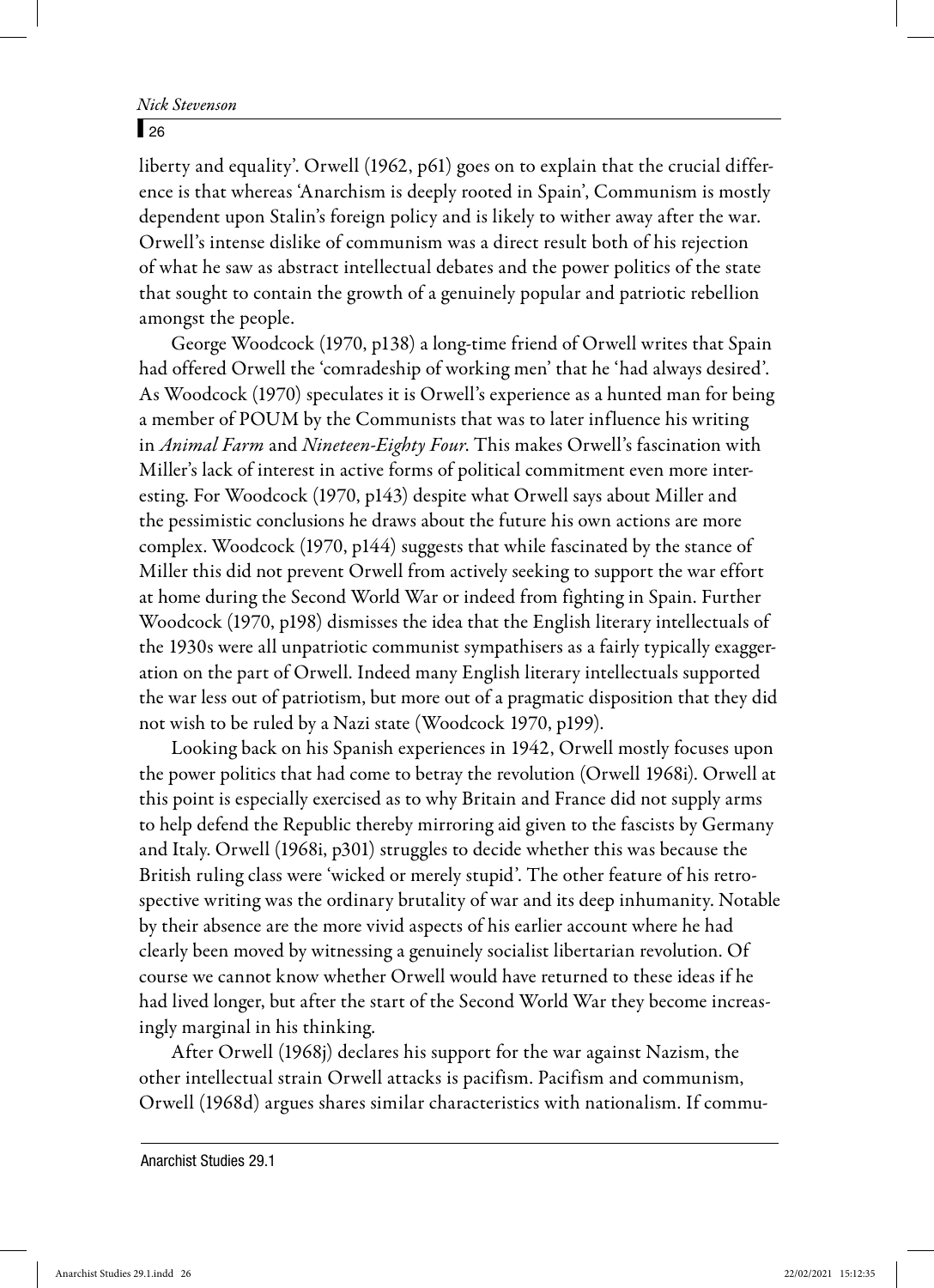nism is a form of transformed nationalism that substitutes the need for power on the part of the host nation to support for Russia, then pacifism is largely based on a hatred of Western forms of democracy. Orwell noted that most pacifists tend to be acutely aware of the failings of the West and would simply end up subordinating themselves to totalitarianism. Orwell (1968k) perceives pacifism as lacking a sense of worldliness. Commenting upon Tolstoy, Orwell (1968k, p344) argues that his 'saintliness' was an attempt 'to get away from this earthly life and find eternal peace'. Similarly, Orwell (1968l, p526) viewed Gandhi along with anarchists and pacifists as exhibiting an 'anti-humanist tendency' built on a form of perfectionism. The lack of worldliness of anarchism and pacifism was ultimately a retreat from taking responsibility for the world. For Orwell, a responsible person needs to be 'prepared in the end to be defeated and broken up by life, which is the inevitable price of fastening one's love upon other human individuals' (Orwell 1968l, p527).

Despite the sympathetic portrait that Orwell drew of Henry Miller he was not prepared to live 'outside the whale'. Orwell's humanistic socialism is less driven by an ideological set of commitments than it is to the value of all human life and a sense of connection to family and nation. The so-called saintly pacifism of Tolstoy and Gandhi is ultimately the attempt to 'escape from the pain of living, and above all from love, which, sexual or non-sexual is hard work' (Orwell 1968l, p528). Our humanity is sustained through a sense of connection and responsibility towards other human beings. These commitments would unfortunately sometimes mean the use of force and violence. Orwell (1968l, p528) is explicitly critical of pacifists who are not prepared to use force to defeat the Nazis and ultimately to halt the extermination of Jews. More intellectual commitments like Marxism or nationalism (rather than patriotism) will inevitably insulate us from awkward questions that the attempt to live a more worldly set of commitments will bring about. Part of Orwell's critique of ideology was not that the responsible intellectual should have no political commitments, but they should not become overly doctrinaire. Many of the libertarian socialists after Orwell were to make similar observations especially in relation to the way that Marxism had become: a means for obscuring the complexity of the modern world. Robert Colls (2013) points out that in taking a stance against pacifism, Orwell is criticising a position that he himself had previously adopted, arguing Britain should keep out of what was to become the Second World War. Colls (2013, p134) explains this through Orwell's own suffering in Spain. For Orwell, the position of rejecting war at all costs would ultimately mean that pacifists would become complicit with totalitarian rule from above. Orwell clearly felt it was his duty as an intellectual, democratic socialist and patriot to fight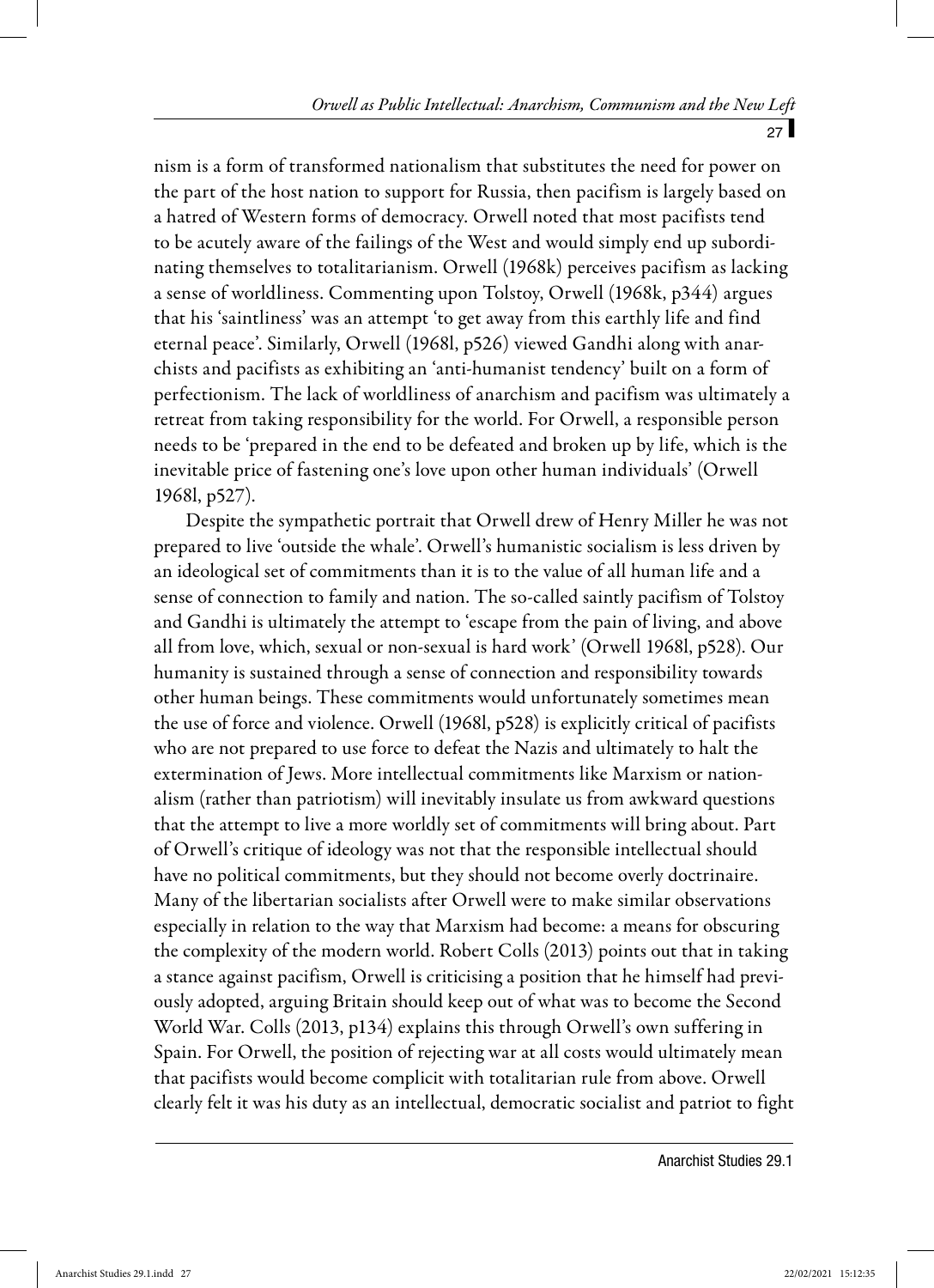$\sqrt{28}$ 

fascism. However as I have already indicated Orwell's blanket dismissal of those who sought to critique state violence during the Second World War can also be seen in terms of his abandonment of libertarian socialist politics. While it is true Orwell never became an anarchist, it was the stance he took on the war and his growing pessimism about the possibilities of more genuinely democratic forms of politics that influenced his account.

## ORWELL AND THE NEW LEFT

During the 1950s and 1960s, as I have indicated, the figure of George Orwell cast a long shadow over the New Left. Indeed a 'reckoning with Orwell' could be seen as a central preoccupation amongst male intellectuals of the post-war period (Campbell 1984; Jardine and Swindells 1989). Many feminist writers have rightly expressed deep reservations about the battle over Orwell. They argue this has further entrenched intellectual strands that neglect to analyse the power that normalised masculinity has over the imaginary of the Left. Especially significant in this respect is Orwell's disregard of the complexity of women's experience and his overt masculinism. Similarly other Left critics have taken aim at Orwell's classism. For Williams (1979b, p18) Orwell's class 'does most of the writing, which not only directs its own but most other institutions, and which, travelling abroad, is known to the world as "the English'''. Williams argues that Orwell ultimately does not go far enough in seeking to question the privileges of the classbased society that helped form him as an intellectual. It is Orwell's class position that allows him to dismiss the ideas and perspectives of others with such aplomb. These are both important lines of criticism fostered by the New Left and have been more fully developed elsewhere. Here however I am more concerned to critically outline a debate about the consequences of Orwell's shift to a more overtly statist form of politics.

E.P. Thompson felt that Orwell's liberalism and endorsement of political quietism had impressed a form of Cold war conformism. For Thompson (1978a) Orwell's intellectual legacy served a Cold War agenda that had led to the silencing of critical intellectuals. Disillusionment with communism had led many intellectuals into a form of apathy. It was not that state socialism had failed, but the quest for a liberated and classless society had failed to come to fruition (Thompson 1978a, p11). Orwell's essay 'Inside the Whale' represented for many on the New Left the apathetic mood of many post-war intellectuals. For Thompson (1978a, p15) the problem was that Orwell is 'sensitive – sometimes obsessively so – to the least insincerity upon his left, but the inhumanity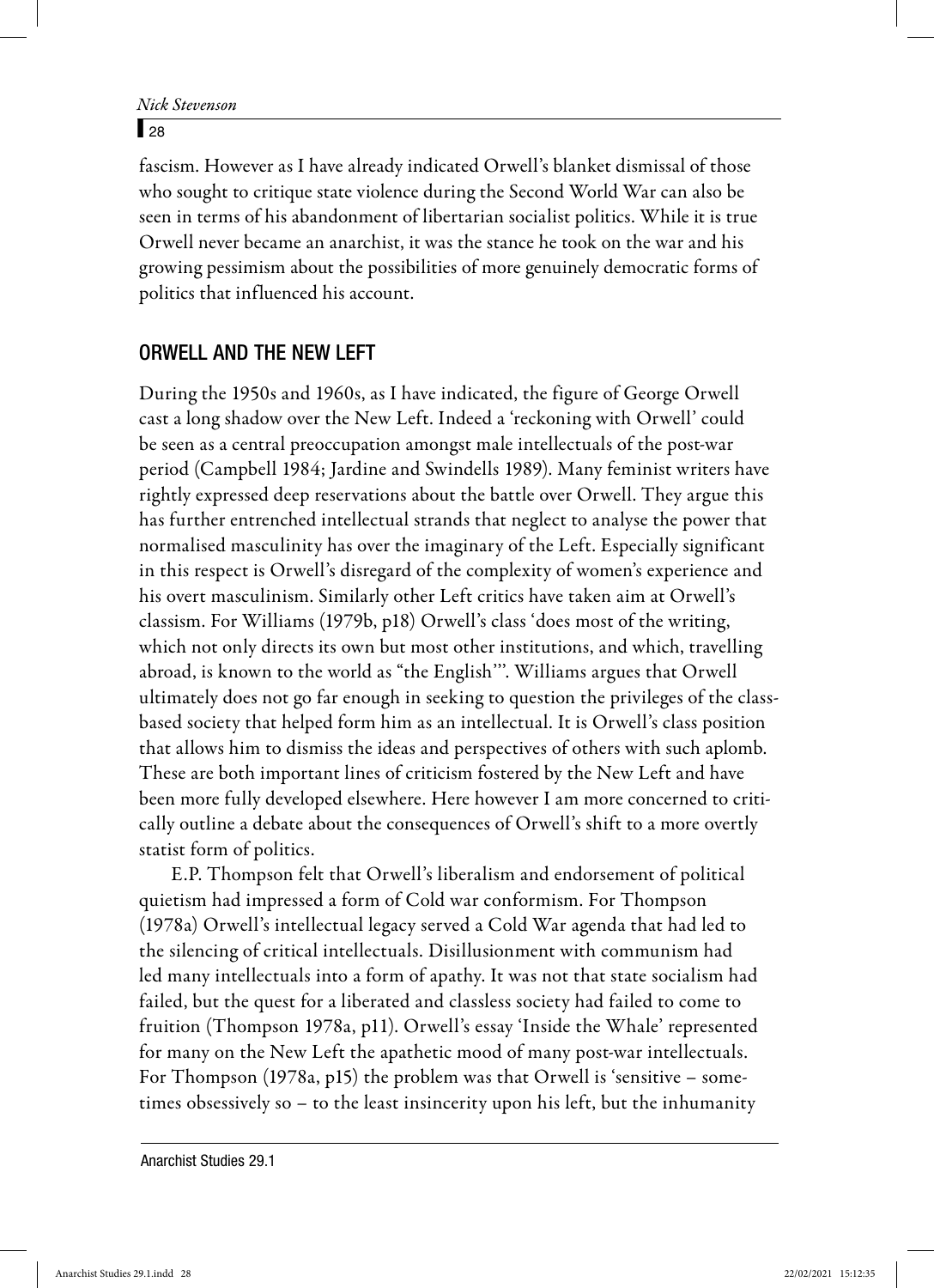of the right rarely provoked him to a paragraph of polemic'. This comment is of course not without foundation and yet quite misleading of someone who fought for a libertarian cause in Spain, supported the setting up of the welfare state and criticised Britain's colonial past. Despite the oppositional nature of Thompson's argument there were considerable areas of continuity between Orwell's position and prominent New Left intellectuals. If Orwell was concerned that the intellectuals of the 1930s were engaged in a form of power worship with little interest in the lives of ordinary people, E.P. Thompson felt that much academic work displayed similar sentiments. Thompson's (1978b) critique of structuralism and less grounded historical forms of analysis continually returns to the neglect to take account of the complex sensibilities of 'ordinary' historical actors. Both Orwell and Thompson remained committed to a certain version of English patriotism that they perceived could become a more radical force in the future. In this respect, Thompson was a life-long Marxist revolutionary whose life was less determined by the events of 1917 (or indeed the Spanish Revolution of 1936) than the revolutions of 1956 and 1989.

Previously Thompson (2014) had expressed his disgust at the reaction of the British Communist Party to the crushing of a popular revolt in Hungary in 1956 that sought to bring society under more popular forms of democratic control. The problem was that Marxism in the hands of Stalin had ossified into a doctrine that emphasised the supremacy of the party, the silencing of discussion and the unquestioning loyalty required by Communist Party members. At this point, however, Thompson seeks to defend the ethical core of communism against the way that it had become corrupted by historical practice. For now Thompson (2014, p40) wrote that 'I know very well that the knots tied by Stalinism cannot be untied in a day. But the step on the road back to the Communist principle is that we tell the truth and show confidence in the judgement of the people'. The tragedy of Hungary in 1956 was not only to be found in the repression of a popular uprising, but in a party organisation that had turned its back on its own beliefs in a grubby world where power all too often triumphs over principle. What was significant about 1956 was the possibility of relatively autonomous forms of self-government without the controlling influence of a political party. While Thompson writes as a disillusioned former Communist, many of his themes relating to the authoritarian nature of the party and its ability to distort truth in the interests of power politics can all be traced back to Orwell.

At the end of Thompson's (1978c) long letter to Leszek Kolakowski (where he seeks to prompt and question a Marxist fellow traveller back into the fold) he ends by reminding them of their common struggle. Notably the best way to do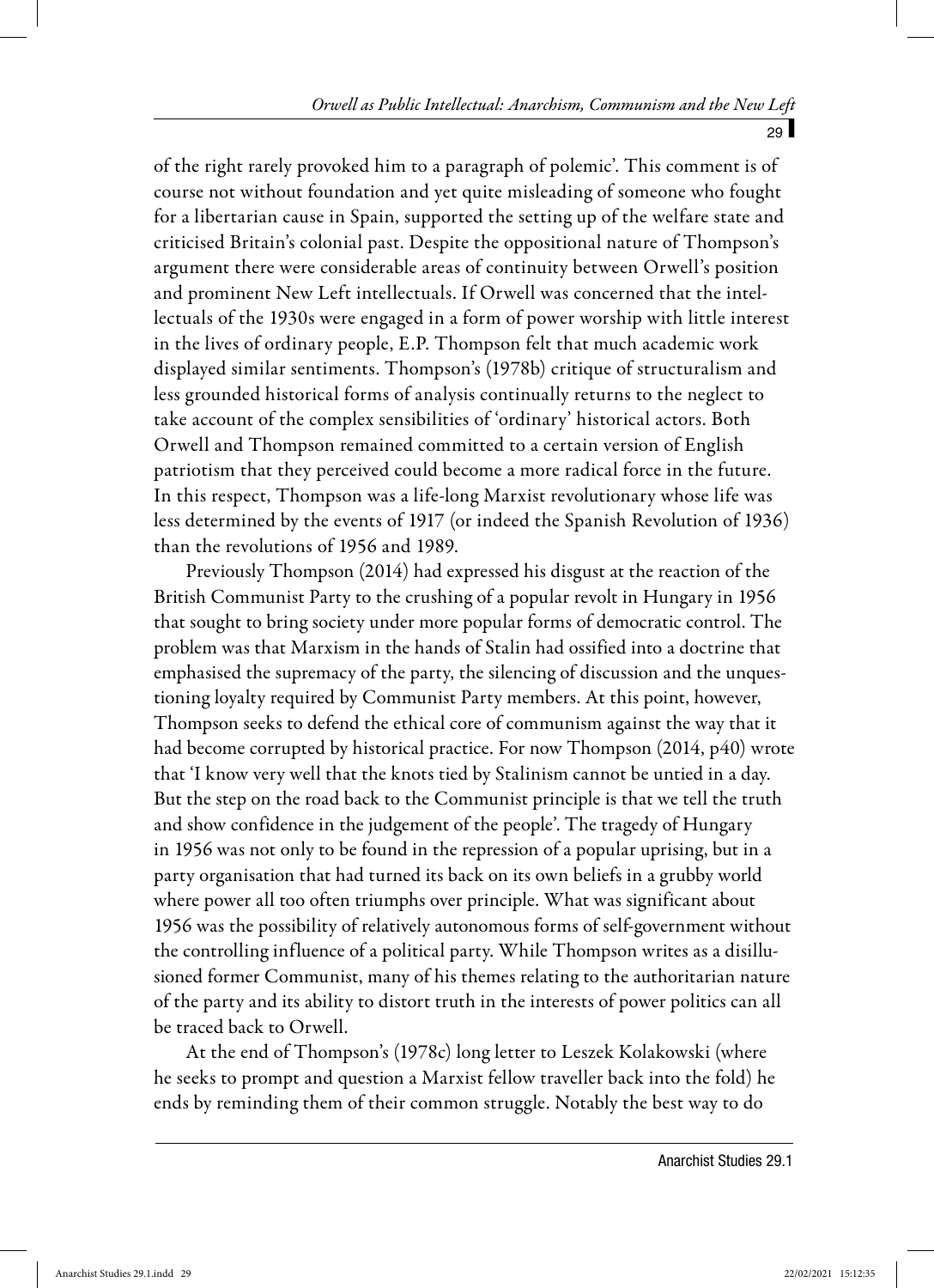#### $\sqrt{30}$

this was to recall the 'moment of common aspiration' symbolised by the struggles of 1956 (Thompson 1978c, p187). That this moment still burned brightly in 1973 when Thompson originally published the letter, spoke of his unwillingness to give up on the idea that Eastern European socialism may at some point be reformed. If Kolakowski, in Thompson's eyes, had become too accommodating to the hawks of the Cold War, he was not yet willing to give up on the idea that Eastern European state socialism could be democratised from below. Raymond Williams (1980/2005) sought in similar fashion to address the 'practical possibility' of reform along more libertarian and democratic lines, within Eastern Europe. Instead of giving up on a commitment to Marxism and communism, there was still a possibility that socialism could be renewed. For Williams (1980/2005, p262) what became necessary during this period was a recovery of the self-management tradition and more internal forms of democracy. These arguments are suggestive of the idea that disquiet with Orwell was not simply for the reasons stated, but could also be connected to the relentless criticism he aimed at communism during the 1930s.

#### ORWELL AND ANARCHISM

If Orwell remained a problematic figure for those more closely associated with the politics of state he was mostly given a more positive reception by the anarchist writers of the post-war period. David Goodway (2006) argues in this respect that Orwell's fight in Spain, defence of anarchists on the grounds of intellectual freedom, recognition of the common decency of ordinary people and intense dislike of the authoritarian tendencies of the state meant he was viewed more sympathetically. Similarly Nicolas Walter (2012, p8) argues that part of the appeal to anarchists was that of the English dissenter who rebelled against the conformity of his own class background and the assumptions of many of the socialists and communists of his own time. However above all what attracted Walter (2012, p10) was the unpredictability of Orwell's arguments and positions that he took up along with his rejection of more conformist arguments. For Walter (2012, p10) Orwell's humanism is most evident within his rejection of dogmatic thinking and his sympathy with the downtrodden. Similarly Colin Ward's (1998) essay on Orwell recognises that he is not so much an anarchist (although he was on occasion given to defending them) but more of a humanist who liked to make up his own mind. For Colin Ward (1973, p33) many anarchists were not only concerned about the growth of the state in the welfare social democratic era but sought less 'to gain power, than to erode it, to drain it away'. Colin Ward's anarchism sought to argue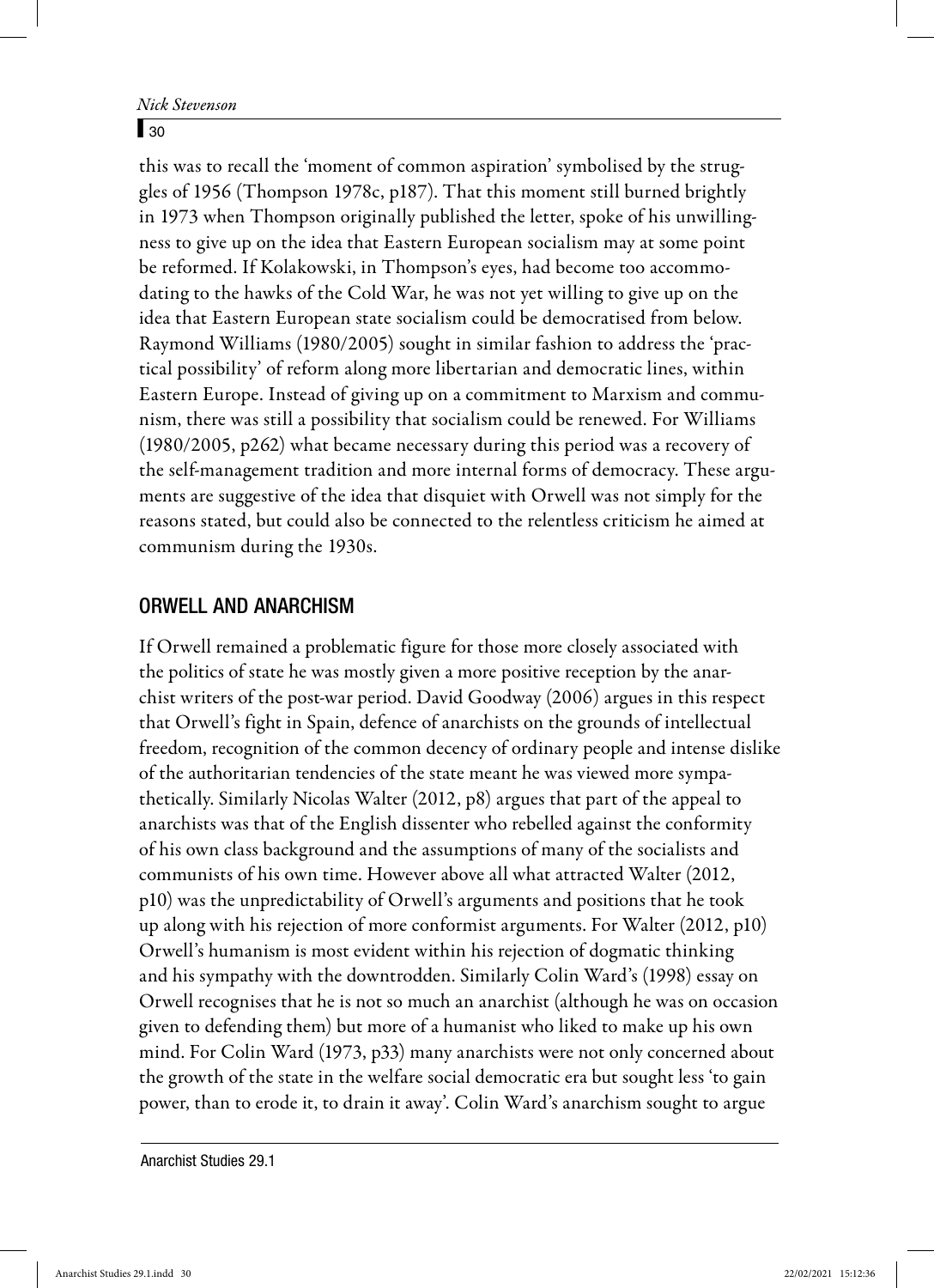that the need to handle the conflict between authoritarianism and liberty was an on-going feature of being human (Goodway 2011). These were of course all themes carefully explored by Orwell. The difference being that for Ward the task of post-war anarchists was to make people aware of the difference between society (based upon self-help, families, voluntary associations) and the authoritarian relationships instituted by the state (Di Paola 2013). Like Orwell, Ward was concerned that a Marxist style revolution would simply instil a new set of authoritarian leaders. This is not to argue that Orwell was an anarchist, but that his concern about the authoritarian nature of the state struck a chord. While many (if not all) of the post-war anarchists had given up the revolutionary strategy calling for the overthrow of the state, they remained deeply concerned about the effect that hierarchical structures had on moulding conformist citizens and the on-going need to search for more libertarian solutions.

Despite Orwell's critical writing on the state some of the positions he occupied during the war years deservedly received sharp criticism from some anarchists. If part of the intellectual legacy of Spain and Orwell was that '[n]ew worlds are not born in the vacuum of abstract ideas, but in the fight for daily bread' there were other features of his legacy that are more problematic for anarchists (Rocker 2004, p33). Especially significant is the contribution of Alex Comfort who was openly critical of Orwell's patriotic defence of the British state's militarism during the Second World War. Especially concerning to Comfort, and many others dismissed by Orwell as 'pacifists', was the bombing of the civilian population in Germany. Further the British navy had imposed blockades which led to famine and starvation thereby eroding a distinction between the military and civilian populations (Laursen 2019, p31). For Comfort such extreme measures employed by the state suggested that informed citizens had a duty to disobey the state in such circumstances. Despite Orwell being remembered as a critic of state power he not only worked producing propaganda for the BBC during war time, but refused to engage with those whom he saw as being overly critical of the war. In a letter to George Woodcock he summed up his stance as 'it is chiefly a question of whether it is more important to bring down the Nazis first or whether one believes doing this is meaningless unless one achieves one's revolution first. But for heaven's sake don't think I don't see how they are using me' (Orwell 1968m, p307). Despite Orwell's awareness of being 'used' this does not make his stance any less problematic. This is especially evident in Orwell's (1968n) comments on Vera Brittain's pamphlet Seed of Chaos. In it Brittain (2005) charges the British with a lack of imagination when it comes to thinking about the pain of others. This would include the suffering caused by slavery, child labour and factory work, all of which received a much delayed moral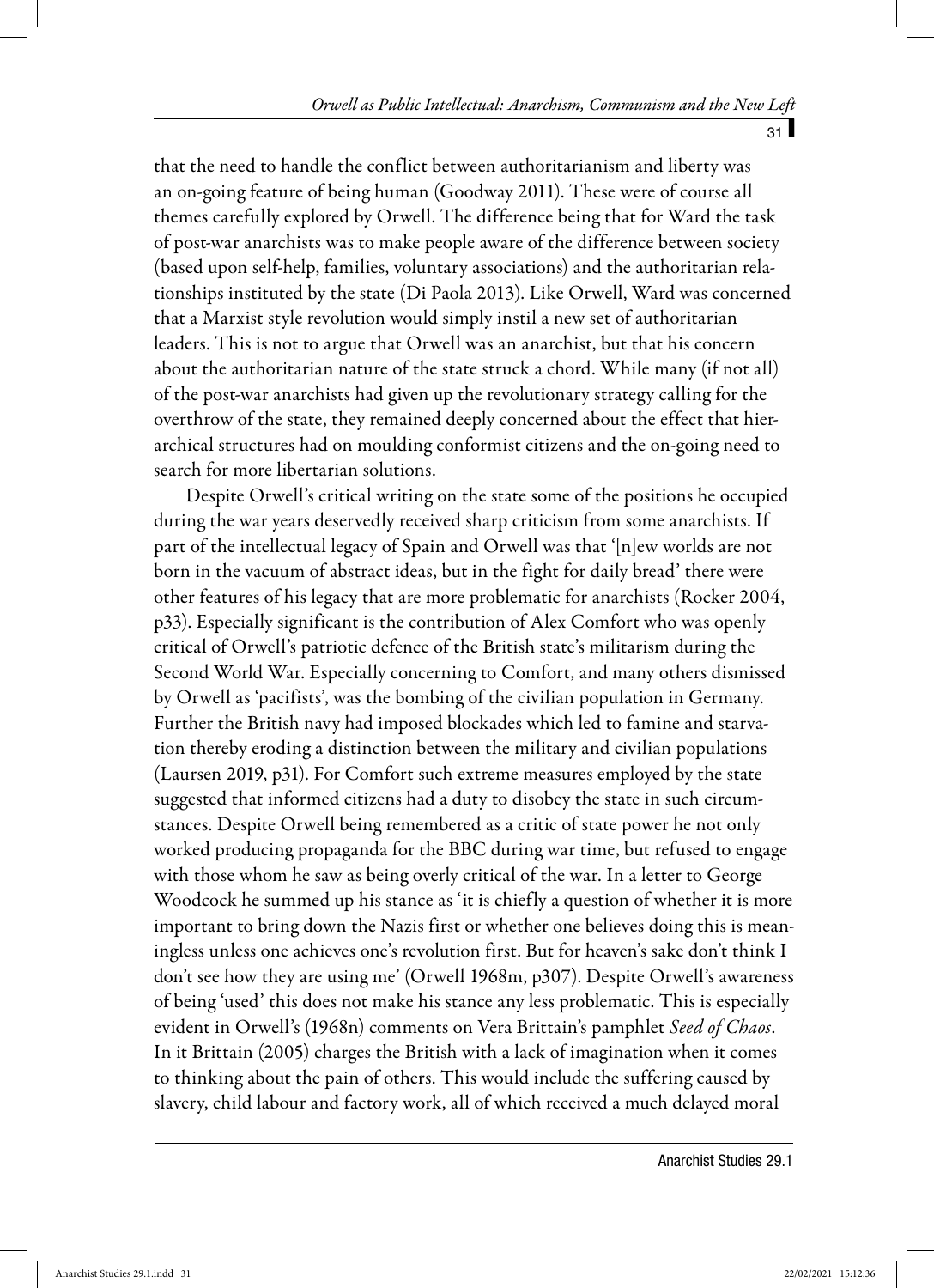#### $\sqrt{32}$

response. In the pamphlet she makes a similar case in respect of the 'speeded-up' slaughter evident in the mass bombing of the German civilian population (Brittain 2005, p96). Orwell's response (1968n, p96) was to dismiss the idea that there could be a moral war, and that in any case there was not necessarily a great difference between civilians and combatants. Orwell's refusal to take pacifism seriously or indeed a more qualified approach to the war is a painful read for those who seek to unproblematically champion Orwell as a critic of state power. Chomsky (2014, p22) argues that historically the intellectual is often 'caught between the demands of truth and power'. If it is part of the mission of the intellectual 'to oppose injustice and oppression' this can only be done consistently outside of the machinery of the state (Chomsky 2014, p23). Orwell by effectively embedding himself in the state had compromised his ability to criticise. As Chomsky (2014) argues, a more liberated future depends less upon the ability of the state to impose solutions from above, but for the mass of the population to be actively involved in the construction of a more egalitarian and democratic society. Orwell's move to liberalism had become detached from this viewpoint. In this respect, intellectuals are like social movements seeking to educate and organise from below (Chomsky 2014, p25). What is problematic is less that Orwell supported the war, but that he was willing to become an active propagandist while dismissing those who sought to ask thorny questions about the state violence used by 'our' side.

Here my argument is that part of the legacy of the Spanish civil war is the possibility of constructing a socialist society less upon state power, but on mutual aid, co-operation and community ownership. That despite liberalism's defence of

individual freedom this soon becomes 'shipwrecked' in a society ruled by economic exploitation and state power (Rocker 2004, p11). If anarchism and liberalism share the idea of individual freedom, they differ in terms of the recognition that the state and capitalism will continue to enforce hierarchical rule from above. Orwell seemingly had grasped this point in Spain but then as the prospects for an English revolution grew distant and, in the context of war, it was seemingly forgotten. The Spanish experience offers a vision of a decentralised and popular socialist revolution that had broken with the authoritarian relations of the past. Orwell's pessimism enabled him to produce his best-known book, but it severely restricted his vision of alternative possible futures. Notably it is Alex Comfort (1950) who builds more consistently on the Spanish revolution recognising the dangers of a centralised and hierarchical state and the scope it can offer those who wish to persecute and terrorise members of the population. Especially significant in this respect was the ability of the state to override ordinary moral feelings of empathy as it sought to ensure the obedience of subordinates. The modern state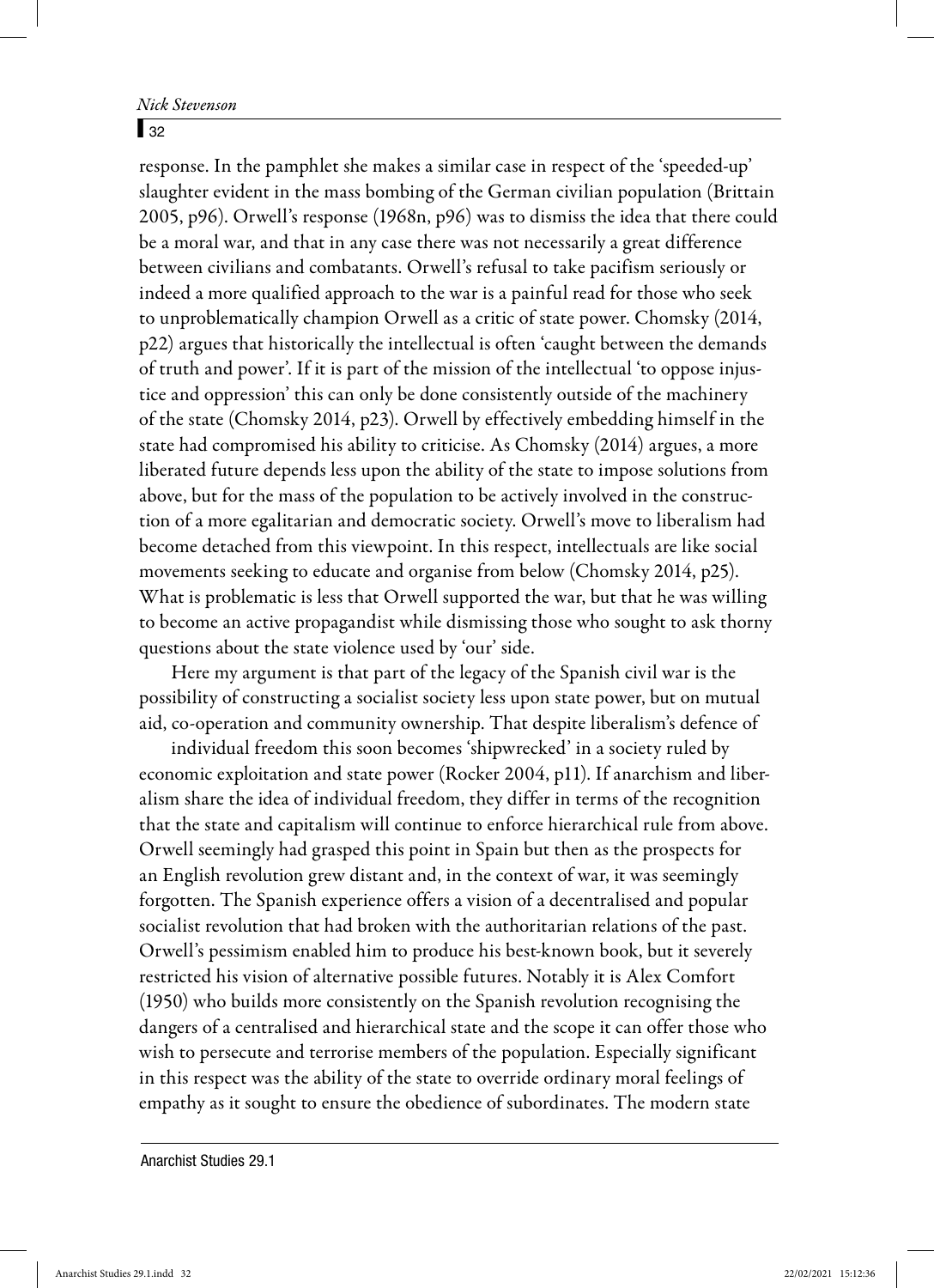in this respect can utilise the 'legislature' to carry out the cruel fantasies of ruling elites 'without witnessing their effects' (Comfort 1950, p63). If Orwell's description of the totalitarian state has many of these features what is unsettling about Comfort's account is his recognition of these aspects within the liberal democratic state. The main barrier to the cruel state being 'the survival of individual standards' that are often threatened by the mutual effects of state propaganda and the desire for security (Comfort 1950, p63). Comfort argues that a more decentralised anarchist society would instead draw upon humanity's shared capacity for mutual aid and decisively reject the need for more hierarchical forms of control and conformity. These features are all missing from Orwell's late liberal pessimism.

# THE LEGACY OF GEORGE ORWELL

Orwell is a more contradictory figure than some of the New Left (notably Williams and Thompson) were prepared to admit. For Thompson, Orwell remained the main ideologue of the Cold War and a system of power politics that made it difficult to give voice to a more substantively socialist politics of the good society. Thompson clearly misses the argument that this was less a reflection of Orwell, but more how his work was understood more broadly (Woodcock 1981). If Orwell's writing has been used to uphold the ideological oppositions of the Cold War he was concerned about the kinds of politics that were fostered by the atom bomb. The arrival of such an expensive and destructive piece of technology controlled by a few states was likely to give expression to 'the end of national sovereignty and of the highly-centralized police state' (Orwell 1968o, p26). It is Orwell's reputation as a critic of the politics of the state and of the importance of dissent (however contradictory he might have sometimes been) that was the most outstanding feature of his legacy. In his later writing Orwell (1968e, p209) became increasing concerned about the centralisation of the state and its military, industrial and financial power compared to the more limited power of citizens. Orwell (1968e, p211) is especially important in pointing out that 'the lust for naked power' remains a significant motive for many people in a hierarchical society. He remains a significant public intellectual not only because he reminds us of this fact, but also because his legacy is suggestive of the idea that intellectuals should serve critical ends (Said 1994). However I have also argued his decision to more consciously support the politics of state and his active participation in war propaganda considerably undermines these important values.

We could also argue that Orwell has much to contribute towards more contemporary anarchist debates. Kristian Williams (2017, p194) points out that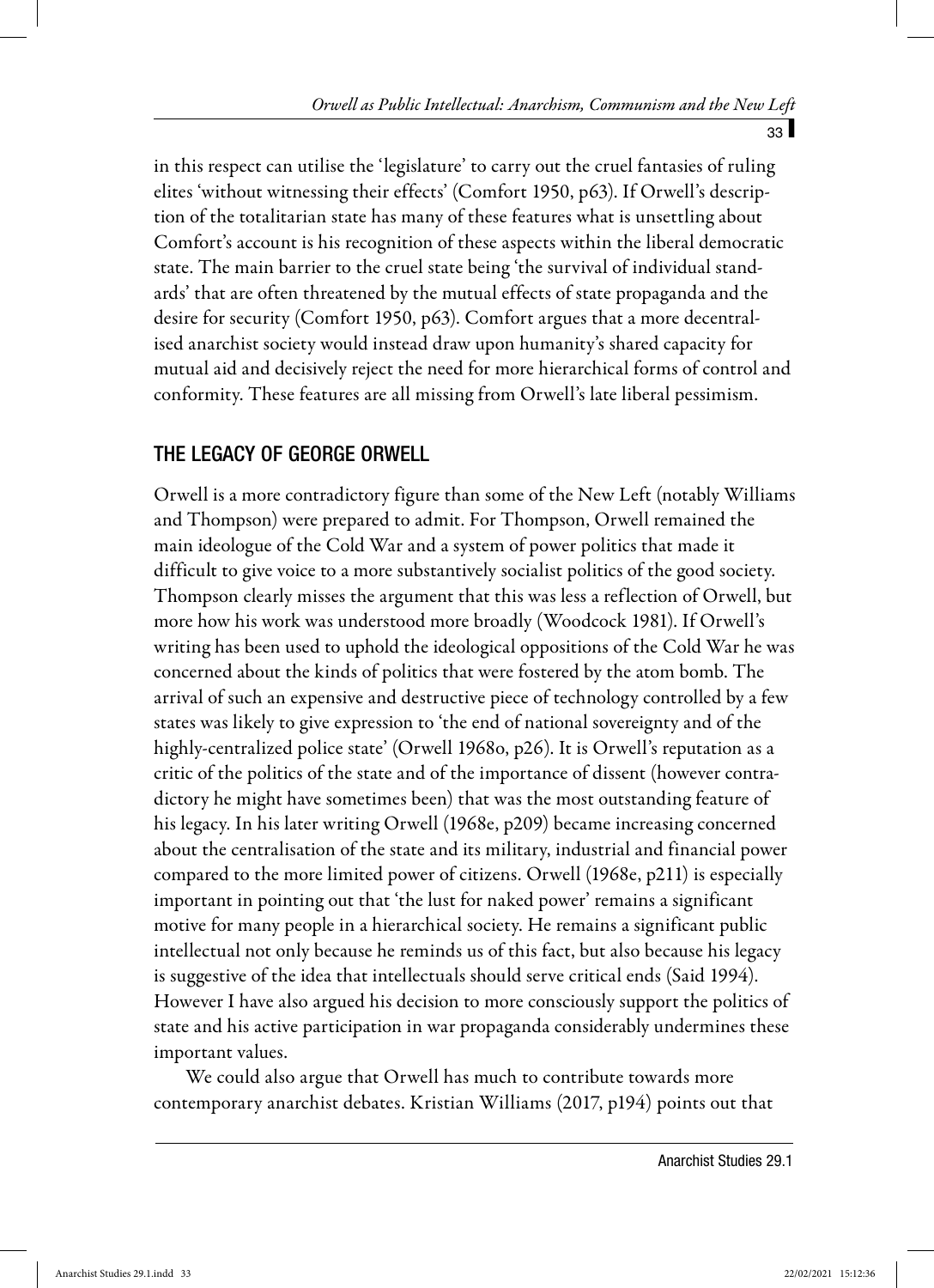#### $\overline{34}$

Orwell disliked 'purism' and was keen to support practical socialist measures that made life better for the working-class. This would mean that radicals should be prepared to engage (albeit not uncritically) with struggles and movements that have their roots in the community. In the current context these could be a range of organisations from trade unions and community groups mobilising against austerity, feminist campaigns for safe streets and women's refuges and environmental movements seeking to develop low carbon cities and green spaces. These will inevitably be organised in different ways. Orwell would no doubt have been impatient with a form of anti-authoritarian politics that was more concerned with participants exhibiting the correct life-styles or that political practice always took place within 'perfected' organisations (Gordon 2008). In addition, Orwell would no doubt have found himself out of sympathy with more sophisticated theory-driven approaches represented by post-anarchism that gives up on Enlightenment values such as truth, rationality and humanism (Newman 2011). We may remember that the totalitarian societies of the 1930s sought to jettison a number of Enlightenment concerns with catastrophic consequences. In an age that is witnessing the rebirth of an anti-democratic populist nationalism along with concerns around fake news and ideological manipulation through the use of new technology we are likely to need Orwell's focus on state power and the need to constantly shift our intellectual horizons so we can stand up for more democratic and libertarian values. However if there is a need to be concerned about 'purism' there is an equal need to be careful about abandoning a critic of hierarchy and the politics of the state. James C. Scott (2012, p78) argues in this regard that the hierarchical and subservient nature of daily life often makes more principled talk of democracy sound empty. The need to survive in authoritarian settings has a direct effect upon shaping a sense of self-hood. We continue to live in a world that gives rewards to people who unquestioningly go along with the status quo. Colin Ward makes the point in a lengthy group interview with fellow anarchists that the 'direct-actionist is someone who shapes his own destiny while other people are victims of circumstances, of the whims of authority: things happen to them' (Boston 1970, p14). Ziga Vodovnik (2013) proposes that it is the anarchist tradition that has long recognised that violence is more often the result of conformism and pragmatism than people who are unwilling to simply do what they told by people in authority. As I have persistently argued part of the critical legacy of the Spanish revolution is the possibility of people forming a co-operative community without these features (Guerin 1970). Of course none of these arguments would have been lost on Orwell. It is simply that in responding to a rapidly changing and dangerous world, Orwell rightly recognised that fascism needed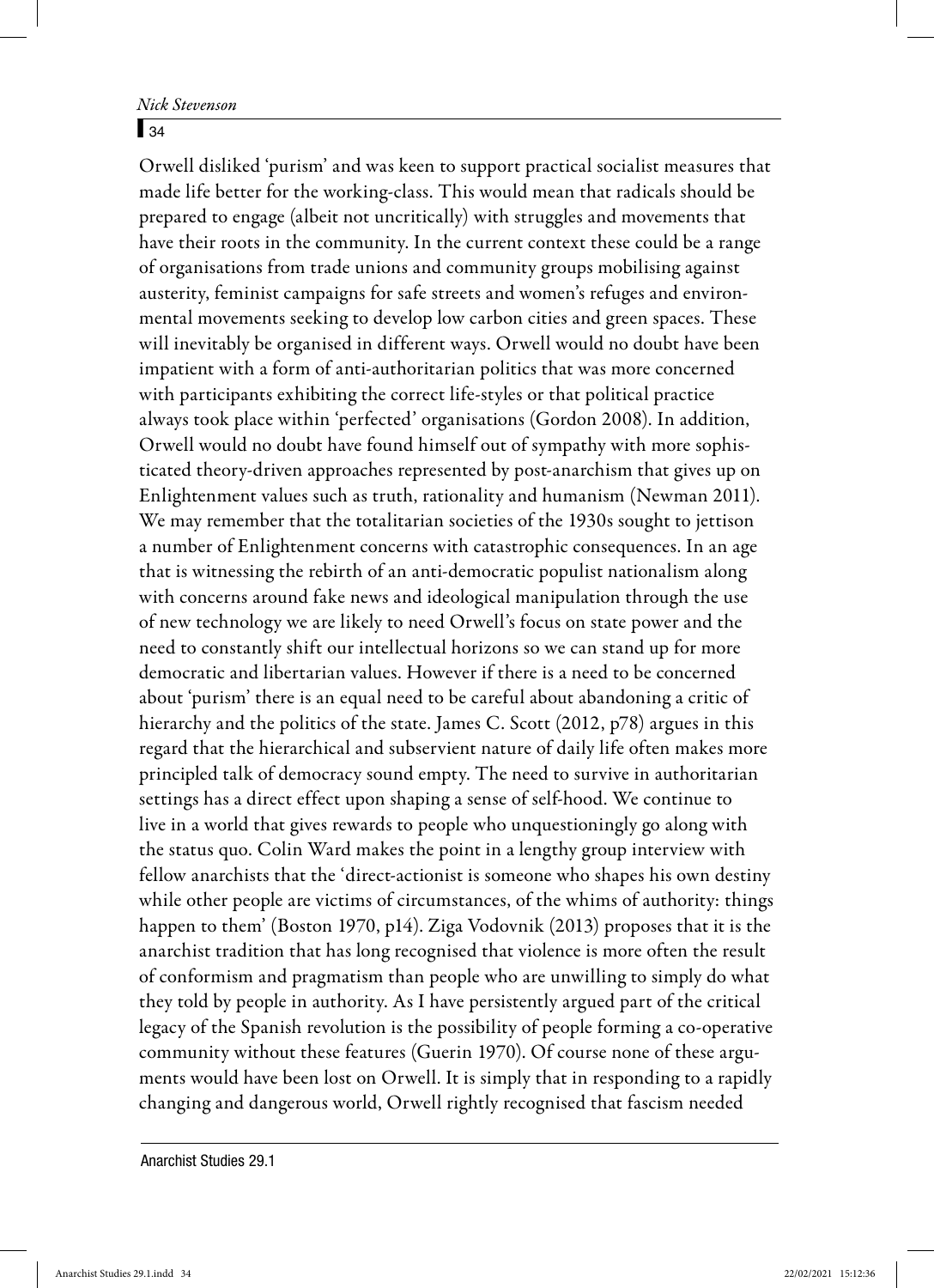to be defeated. But that in doing so he adopted a political stance that was a long way from the more libertarian view of freedom he had first encountered on the battlefields of Spain. If Spain is to be remembered more fully then it is not in a politics embedded less in 'the lesser evil', but in a practical grass roots politics that defends the social and political rights that have already been achieved while 'constantly widening the scope of these rights whenever the opportunity for this presents itself ' (Rocker 2004, p74). This will require a form of criticism that offers an on-going critical account of the authoritarian power of the state and citizens willing to struggle for more authentic forms of freedom.

**Nick Stevenson** is a Reader in Cultural Sociology at the University of Nottingham. He is currently writing a series of articles on intellectual history and the critical legacies of Marxism and anarchism.

# **REFERENCES**

- Boston, Richard (1987) 'Conversations about anarchism', in Ward (ed), C.A Decade of Anarchy, London: Freedom Press, pp11-23.
- Brittain, Vera (2005) 'Seed of Chaos: What Mass Bombing Really Means', One Voice, London: Continuum.
- Campbell, Beatrix (1984) Wigan Pier Revisited, London: Virago.
- Chomsky, Noam (2014) Masters Of Mankind, Chicago: Haymarket Books.
- Colls, Robert (2013) George Orwell: English Rebel, Oxford: Oxford University Press.
- Comfort, Alex (1950) Authority and Delinquency in the Modern State, London: Routledge and Kegan Paul.
- Crick, Bernard (1980) George Orwell: A Life, London: Penguin.
- —(1988) 'Orwell and English Socialism', in Buitenhuis, P. and Nadel, B. (eds), *George* Orwell: A Reassessment, London: MacMillan Press, pp3-22.
- Di Paola, Pietro (2013) '"The man who knows his village": Colin Ward and Freedom Press', in Levy, C. (ed), Colin Ward: Life, Times and Thought, London: Lawrence and Wishart pp28-52.
- Goodway, David (2006) Anarchist Seeds Beneath the Snow: Left-Libertarian Thought and British Writers from William Morris to Colin Ward, Liverpool: Liverpool University Press.
- $-(2011)$  'Colin Ward and the New Left', Anarchist Studies 19(2): 42-56.
- Gordon, U. (2008) Anarchy Alive!, London: Pluto Press.

Guérin, Daniel (1970) Anarchism, New York: Monthly Review Press.

Hobhouse, Leonard Trelawney (1964) Liberalism, Oxford: Oxford University Press.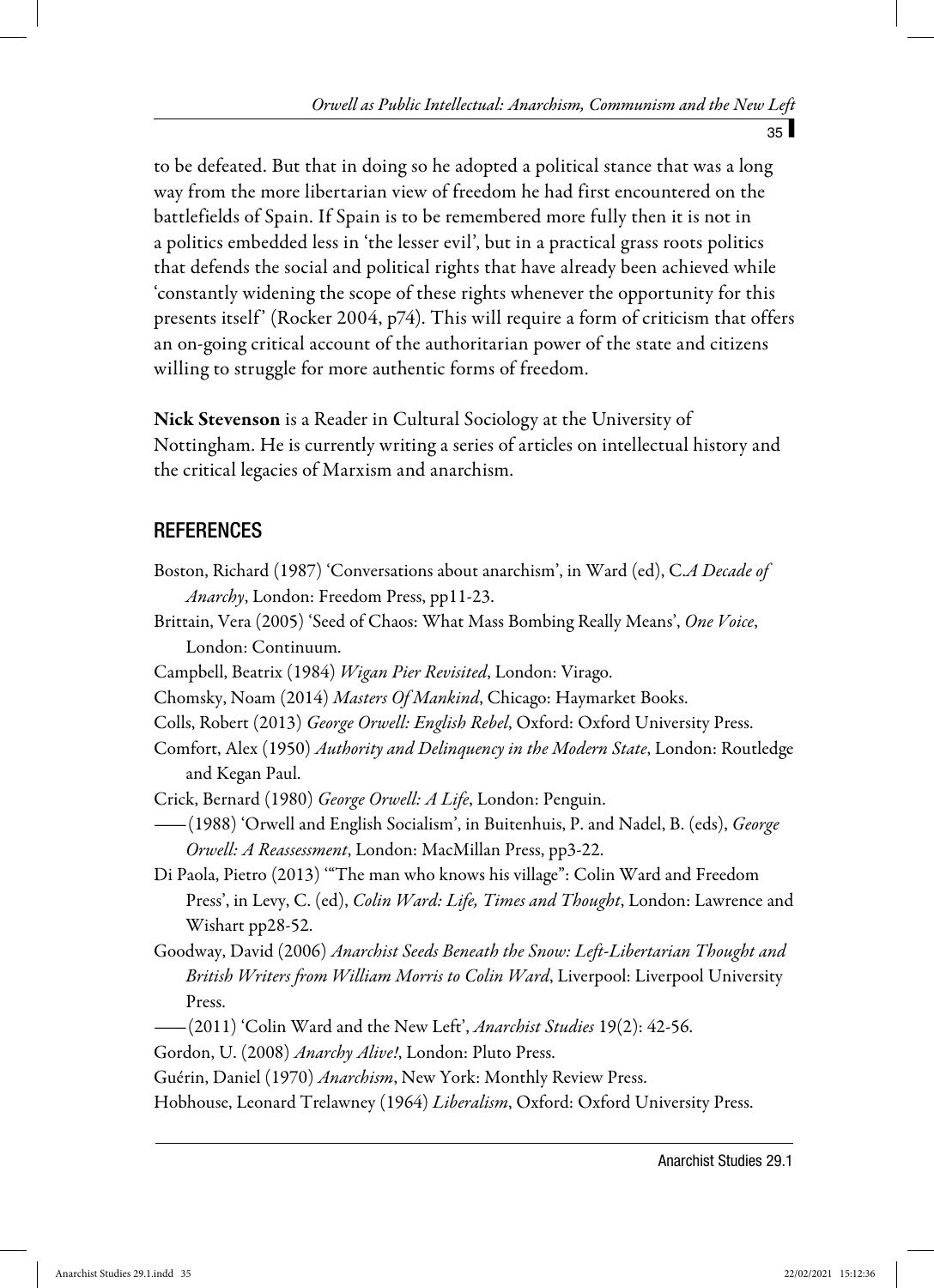#### $\sqrt{36}$

Jardine, Lisa and Swindells, Julia (1981) What's Left? London: Routledge.

Kenny, Michael (1995) The First New Left, London: Lawrence and Wishart.

Laursen, Eric (2019) The Duty to Stand Aside, Oakland: AK Press.

Lucas, Scott (2004) The Betrayal of Dissent, London: Pluto Press

Mill, John Stuart (1974) On Liberty, London: Penguin.

Milosz, Czeslaw (1981) The Captive Mind, London: Penguin.

Newman, Saul (2011) 'Post-anarchism: a politics of antipolitics', Journal of Political Ideologies 16(3): 313-327.

Newsinger, John (2018) Hope Lies With the Proles: George Orwell and the Left, London: Pluto Press.

Orwell, George (1937/2001) The Road to Wigan Pier, London: Penguin.

—— (1962) Homage to Catalonia and Looking Back on the Spanish War, London: Penguin.

—— (1968a) 'Why I Write', The Collected Essays, Journalism and Letters of George Orwell, An Age Like This, 1920-1940, Volume 1, London: Secker and Warburg, pp23-32.

— (1968b) 'Politics and the English Language', in The Collected Essays, Journalism and Letters of George Orwell, In Front of Your Nose, Volume 4, London: Secker and Warburg, pp156-170.

— (1968c) 'Letter to Francis A. Henson', in *The Collected Essays, Journalism and Letters* of George Orwell, In Front of Your Nose, Volume 4, London: Secker and Warberg, p502.

—(1968d) 'Writers and Leviathan', in *The Collected Essays, Journalism and Letters* of George Orwell, In Front of Your Nose, Volume 4, London: Secker and Warberg, pp463-469.

 $-(1968e)$  James Burnham and the Managerial Revolution', The Collected Essays, Journalism and Letters of George Orwell, In Front of Your Nose, Volume 4, London: Secker and Warberg pp192-215.

—(1968f) 'Inside the Whale', *The Collected Essays, Journalism and Letters of George* Orwell, An Age Like This, 1920-1940, Volume 1, London: Secker and Warberg, pp540-580.

 $-(1968g)$  'Notes on Nationalism', *The Collected Essays, Journalism and Letters of* George Orwell 1943-1945, Volume 3, London: Penguin pp410-431.

 $-(1968h)$  'The Lion and the Unicorn: Socialism and the English Genius', The Collected Essays, Journalism and Letters of George Orwell, My Country Right or Left, Volume 2, London: Penguin pp74-134.

—(1968i) 'Looking Back at the Spanish War', *The Collected Essays, Journalism and* Letters of George Orwell, My Country Right or Left, Volume 2, London: Penguin pp286-306.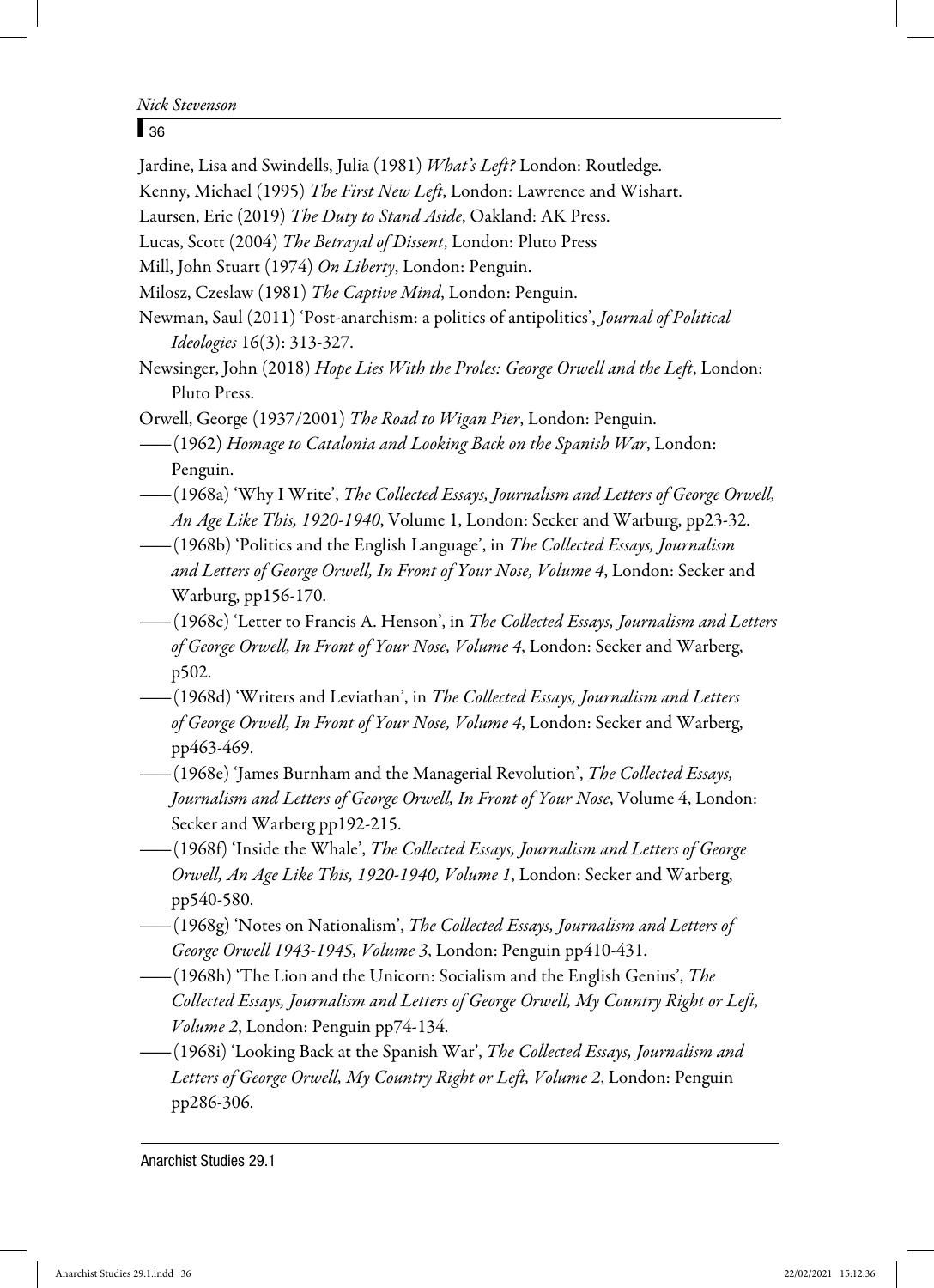- $-(1968\mathfrak{i})$  'My Country Right or Left', *The Collected Essays, Journalism and Letters of* George Orwell, An Age Like This, Volume 1, London: Penguin pp587-592.
- —— (1968k) 'Lear, Tolstoy and Fool', The Collected Essays, Journalism and Letters of George Orwell, In Front of Your Nose 1945-1950, Volume 4, London: Penguin pp331- 347.
- —— (1968l) 'Reflections on Gandhi', The Collected Essays, Journalism and Letters of George Orwell, In Front of Your Nose 1945-1950, Volume 4, London: Penguin pp523- 531.
- —(1968m) 'Letter to George Woodcock', *The Collected Essays, Journalism and Letters* of George Orwell, My Country Right or Left, Volume 2, London: Penguin pp306-307.
- —— (1968n) 'As I Please', The Collected Essays, Journalism and Letters of George Orwell 1943-1945, Volume 3, London: Penguin pp179-181.
- ——(1968o) 'You and the Atom Bomb', *The Collected Essays, Journalism and Letters of* George Orwell, In Front of Your Nose 1945-1950, Volume 4, London: Penguin pp23- 26.
- -(2001) 'The Intellectual Revolt: Four Articles: Manchester Evening News', Orwell and Politics, London: Penguin pp415-438.

Rocker, Rudolf (2004) Anarcho-Syndicalism: Theory and Practice, Edinburgh: AK Press.

- Said, Edward (1994) Representations of the Intellectual: The 1993 Reith Lectures, London: Vintage.
- Scott, James C. (2012) Two Cheers for Anarchism, Princeton: Princeton University Press. Stevenson, Nick (1995) Socialism, Ideology and Culture, Aldershot: Avebury.
- Taylor, David John (2004) Orwell: The Life, London: Vintage Books.
- Thompson, Edward Palmer (1978a) 'Outside the Whale', The Poverty of Theory and Other Essays, London: Merlin Press pp1-34.
- (1978b) 'The Poverty of Theory: or an Orrery of Errors', *The Poverty of Theory and* Other Essays, London: Merlin Press pp193-298.
- —— (1978c) 'An Open Letter to Leszek Kolakowski', in *The Poverty of Theory and Other* Essays, London: Merlin Press pp92-192.
- —(1979) 'Recovering the Libertarian Tradition', *The Leveller* (22 January 1979), pp20-22.
- —— (2014) 'Through the Smoke of Budapest', in Winslow, C. (ed) E.P. *Thompson and* the Making of the New Left; essays and polemics, New York: Monthly Review Press pp37-47.

Vodovnik, Žiga (2013) A Living Spirit of Revolt, Oakland: PM Press.

Ward, Colin (1973) Anarchy In Action, London: Freedom Press.

-(1998) 'Orwell and Anarchism', in Richards, V. (ed) *George Orwell at Home (and* Among Anarchists) London: Freedom Press, pp15-46.